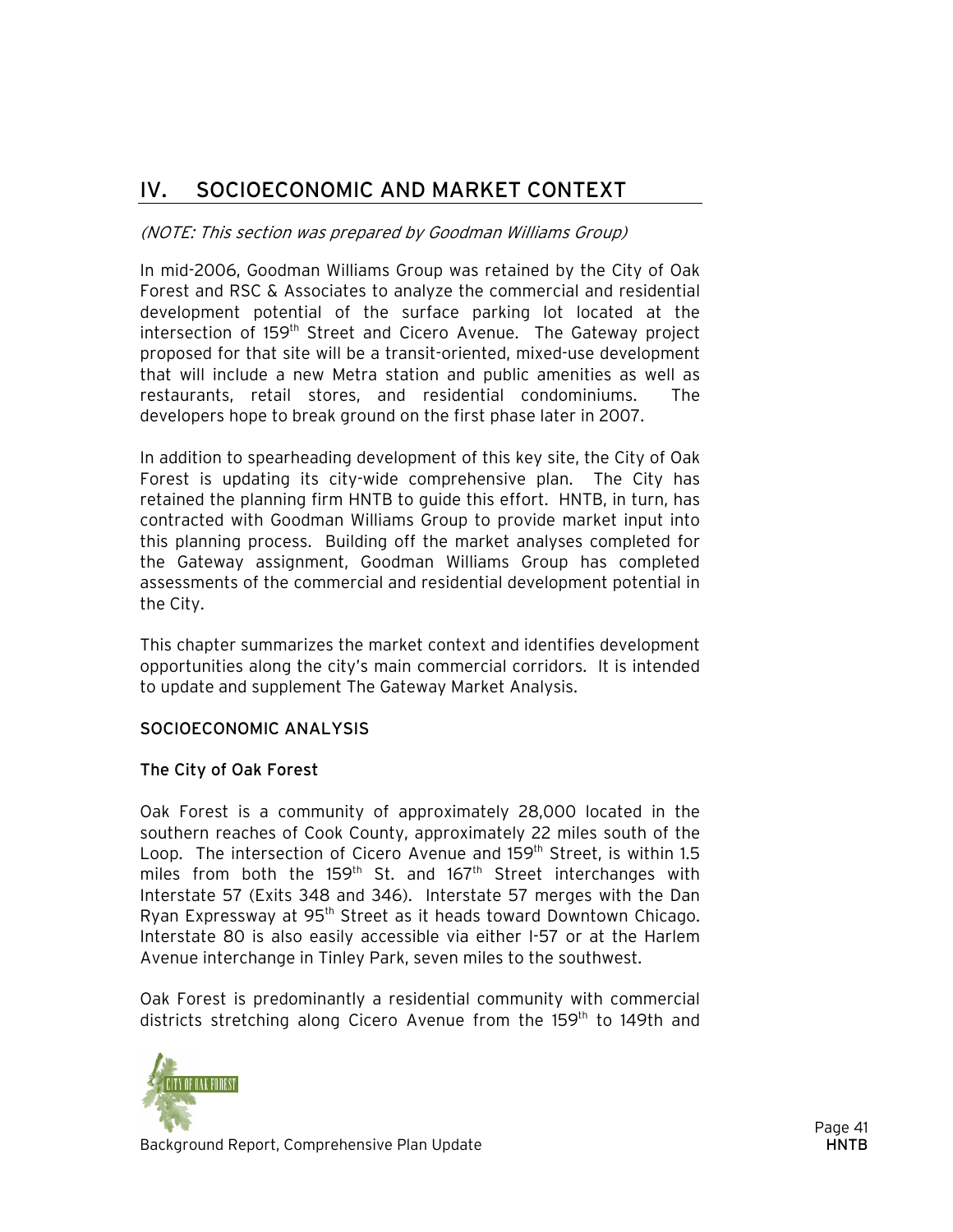along 159<sup>th</sup> Street from Cicero to Oak Park Avenue. The City of Oak Forest is surrounded on three sides by the Tinley Creek division of the Cook County Forest Preserve. Midlothian to the north is the only community that shares a sizable boundary with Oak Forest. Other nearby communities include: Tinley Park and Orland Park to the west, Markham to the east, and Country Club hills to the south.

#### Population and Household Trends

The following table presents population totals for Oak Forest and seven of its neighboring communities together with projections prepared by the Northeastern Illinois Planning Commission. The City of Oak Forest had a 2000 population of 28,051 roughly 16% of the total in the eight municipalities. All these South Suburban communities are anticipating significant population growth from 2000 through 2030, with the greatest gains forecast in Orland Park and Tinley Park, which have more developable land.

| TABLE 6: MUNICIPAL POPULATION TRENDS AND PROJECTIONS |                    |                    |                                 |                    |                                  |                                 |
|------------------------------------------------------|--------------------|--------------------|---------------------------------|--------------------|----------------------------------|---------------------------------|
|                                                      | 1990<br>Population | 2000<br>Population | $\%$<br>Change<br>1990-<br>2000 | 2030<br>Projection | Projected<br>Growth<br>2000-2030 | $\%$<br>Change<br>2000-<br>2030 |
| <b>Oak Forest</b>                                    | 26,203             | 28,051             | 7.05%                           | 33,040             | 4,989                            | 17.8%                           |
| <b>Country Club Hills</b>                            | 15,431             | 16,169             | 4.8%                            | 19,139             | 2,970                            | 18.4%                           |
| Crestwood                                            | 10,823             | 11,251             | 4.0%                            | 12,801             | 1,550                            | 13.8%                           |
| Markham                                              | 13,136             | 12,620             | $-3.9\%$                        | 14,322             | 1,702                            | 13.5%                           |
| Midlothian                                           | 14,372             | 14,315             | $-0.4%$                         | 16,577             | 2,262                            | 15.8%                           |
| Orland Hills                                         | 5,510              | 6,779              | 23.0%                           | 7,474              | 695                              | 10.3%                           |
| Orland Park                                          | 35,720             | 51,077             | 43.0%                           | 70,713             | 19,636                           | 38.4%                           |
| <b>Tinley Park</b>                                   | 37,121             | 48,401             | 30.4%                           | 63,889             | 15,488                           | 32.0%                           |
| TOTAL                                                | 158,316            | 188,663            | 19.2%                           | 237,955            | 49,292                           | 26.1%                           |

Source: U.S. Census and Northeastern Illinois Planning Commission for projections

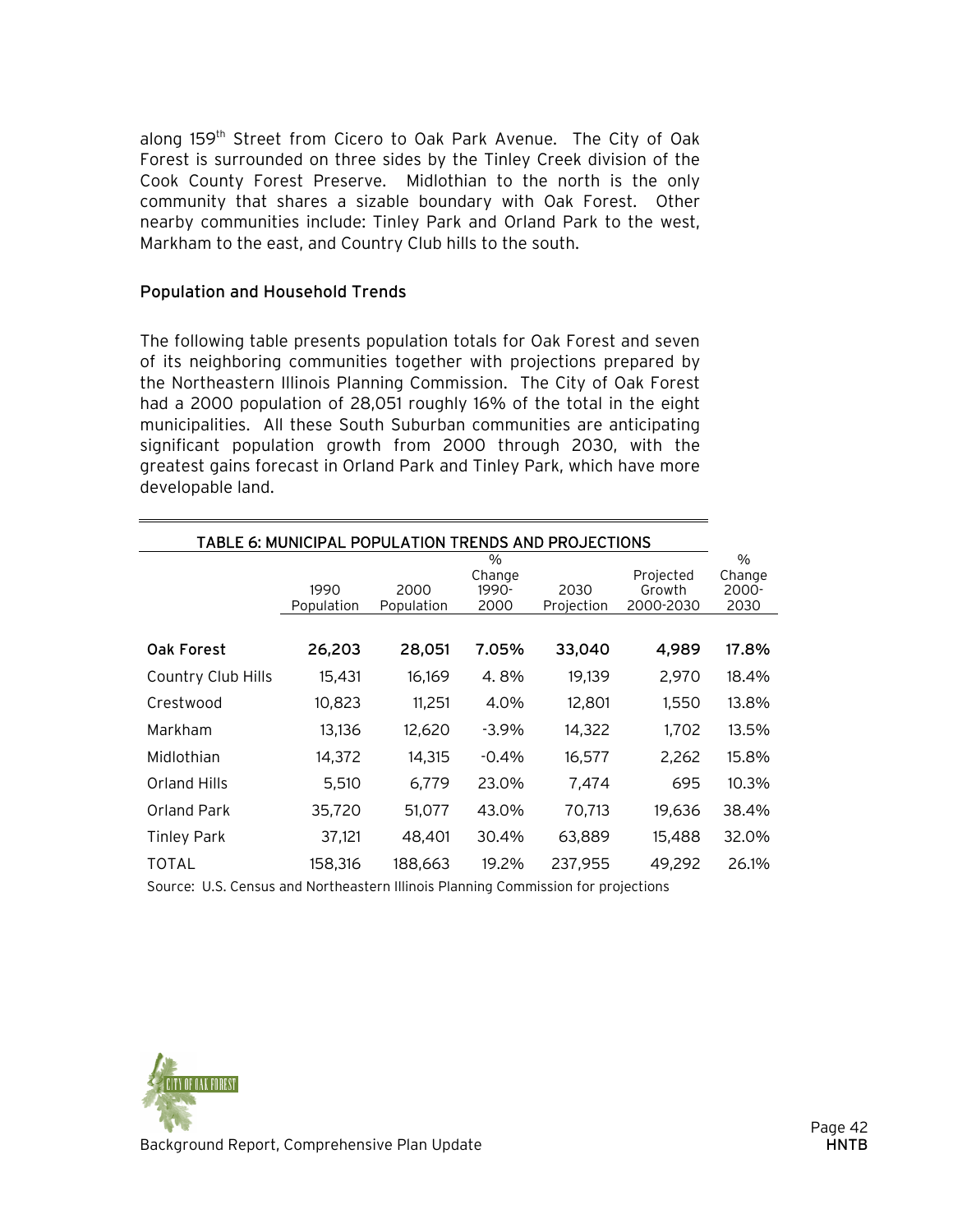#### Demographic Characteristics

As reported in the 2000 Census, Oak Forest had comparatively few minority residents. Hispanics comprised less than 6.0% of the population and African Americans 3.6 percent. Approximately 30% of the households in the City had school-aged children living at home. Median household income in the Census was reported to be just over \$60,000. The Census reported the median age of residents in Oak Forest to be 35.6, slightly older than the Cook County median age of 33.6.

|                                      | City of Oak Forest |         |
|--------------------------------------|--------------------|---------|
|                                      | Number             | Percent |
| Population                           | 28,051             | 100.0%  |
| Hispanic or Latino                   | 1,645              | 5.9%    |
| Race (partial list)                  |                    |         |
| White alone                          | 25,353             | 90.4%   |
| Black or African-American alone      | 1,021              | 3.6%    |
| Asian alone                          | 744                | 2.7%    |
|                                      |                    |         |
| Households                           | 9,990              | 100.0%  |
| <b>Family Households</b>             | 7,335              | 73.4%   |
| Married Couple family                | 5,972              | 59.8%   |
| Married Couple with Children at Home | 3,011              | 30.1%   |
| <b>Occupied Housing Units</b>        | 9,785              | 100.0%  |
| Owner occupied                       | 7,991              | 81.7%   |
| Renter occupied                      | 1,794              | 18.3%   |
|                                      |                    |         |
| Average Household Size               | 2.8                |         |
| Median Household Income              | \$60,073           |         |
| Median Age                           | 35.6               |         |
| Sources: U.S. Census                 |                    |         |



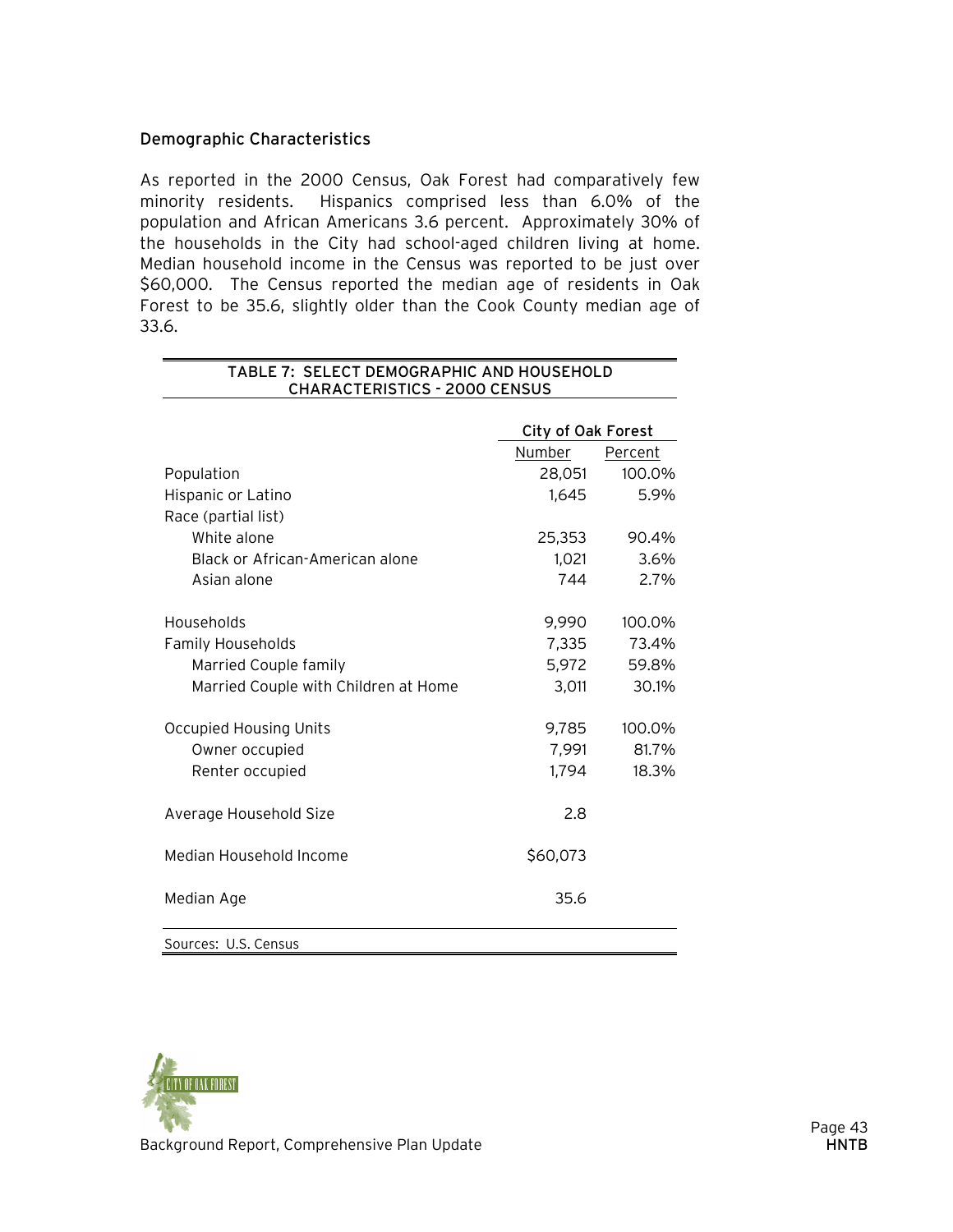2006 estimates by ScanUS indicate that Hispanics have come to comprise 9.8% of the population in the City, while another 7.4% of the population is Black.

#### Household Incomes

The median household income in Oak Forest in 2006 is estimated to be \$69,347. A breakdown of households by income shows that 41.3% of households have incomes between \$50,000 and \$100,000. Oak Forest has comparatively few high-income households, having only 6.6% of its households with incomes above \$150,000. An estimated 12.4% of households have incomes below \$25,000, many of which are likely to be seniors.

TABLE 8: ESTIMATED 2006 HOUSEHOLD INCOMES FOR OAK FOREST

|                                   | Households | Percent |
|-----------------------------------|------------|---------|
| Income Less than \$15,000         | 549        | 5.5%    |
| Income \$15,000 - \$24,999        | 694        | 6.9%    |
| Income \$25,000 - \$34,999        | 722        | 7.2%    |
| Income \$35,000 - \$49,999        | 1,325      | 13.2%   |
| Income \$50,000 - \$74,999        | 2,217      | 22.1%   |
| Income \$75,000 - \$99,999        | 1,917      | 19.2%   |
| Income \$100,000 - \$149,999      | 1,923      | 19.2%   |
| Income \$150,000 - \$249,999      | 553        | 5.5%    |
| Income \$250,000 - \$499,999      | 88         | 0.9%    |
| Income \$500,000 and over         | 24         | 0.2%    |
| Total                             | 10,012     | 100.0%  |
| 2006 Est. Median Household Income | \$69,347   |         |
| Sources: Claritas                 |            |         |

Two maps follow that illustrate patterns of median household income and population density in this portion of the Southern Suburbs. These demographic characteristics are of particular interest to retailers and developers. The following conclusions can be drawn from these maps:

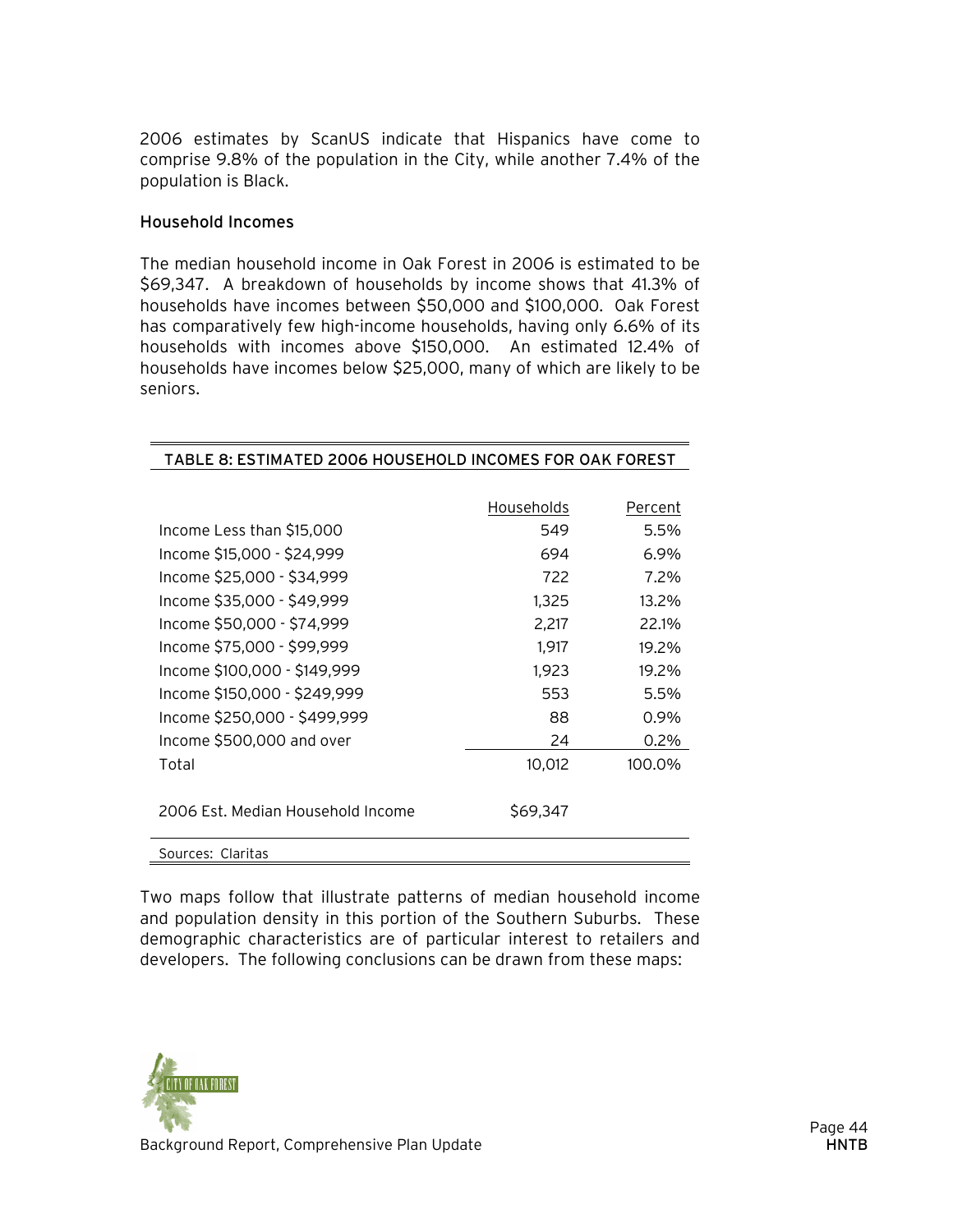

## Figure 10: **Median Household Income – Oak Forest Area** <sub>scan/US, Inc.</sub>

**06/01/06**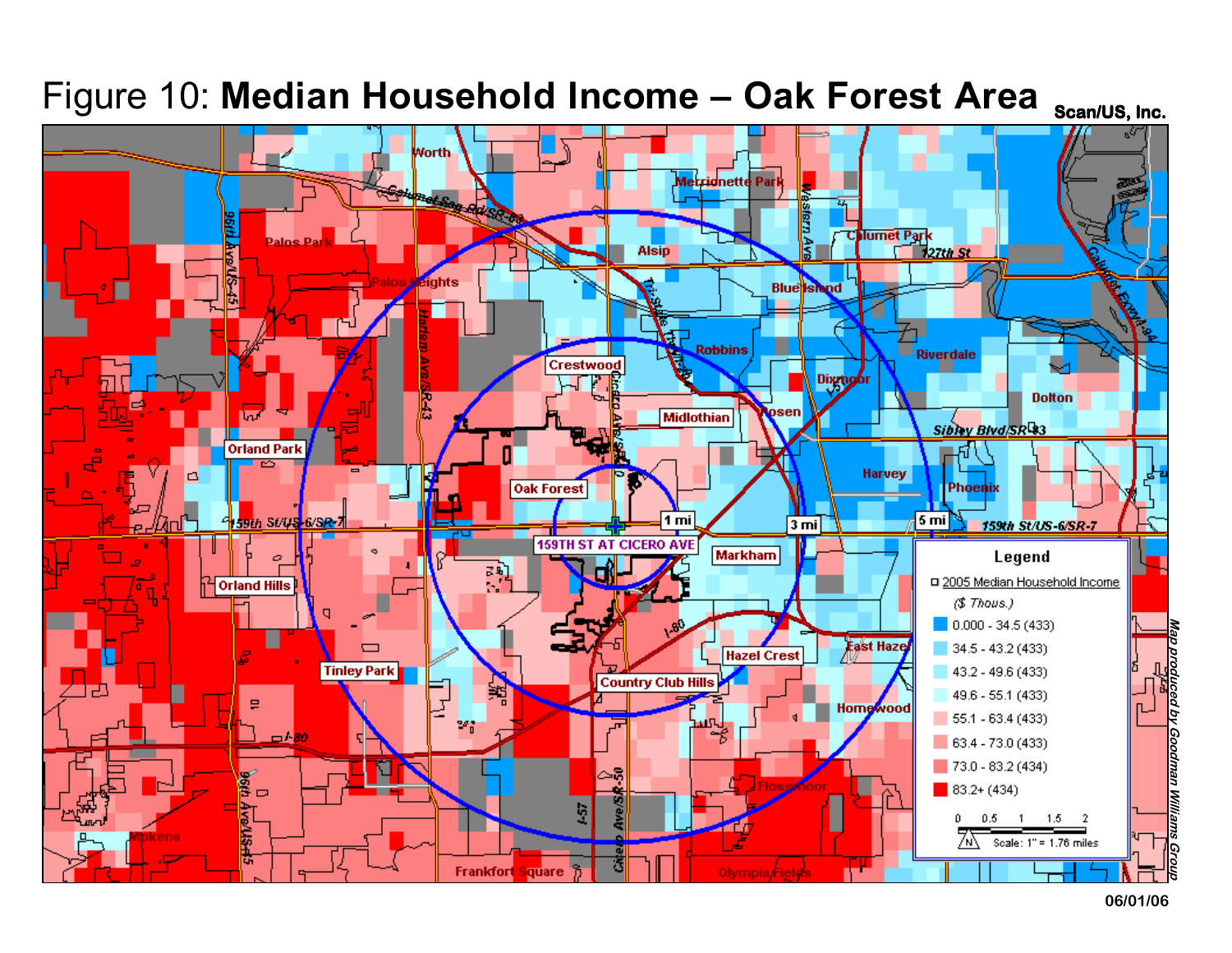### Figure 11: Population Density - Oak Forest Area

**Scan/US, Inc.**



**06/01/06**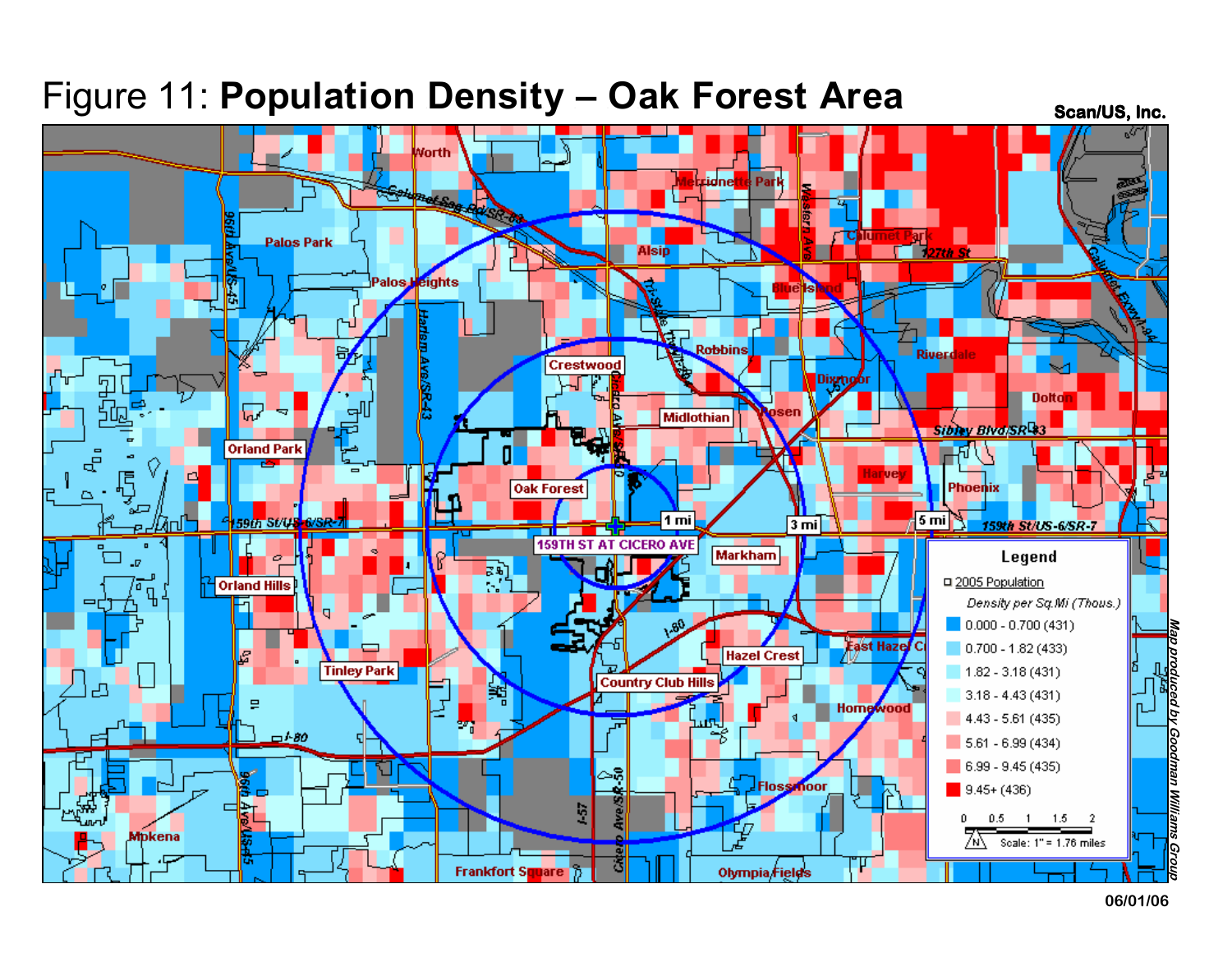- The most affluent households of Oak Forest, which appear on the map in the darker shades of pink and red, are located in its western portion, and in the communities of Orland Park, Orland Hills, and Tinley Park. Country Club Hills and communities to the southeast also have comparatively high median household incomes. Lower-income households dominate in the communities to the north and east of Oak Forest.
- The population density map for the Oak Forest area reveals the impact of the Forest Preserves surrounding the city.

The table on the following page compares a number of demographic and economic characteristics of Oak Forest to those of neighboring South Suburban communities. In comparison to these other communities, the following characteristics of Oak Forest are noteworthy:

- With more than 28,000 residents, Oak Forest is the third largest community in this market area. Tinley Park and Orland Park, both of which have more than 53,000 residents, are the two largest communities.
- Traditionally, the communities west of I-57 have been predominantly white, while those to the east have been predominantly African-American. Markham, Hazel Crest, and Country Club Hills are majority African-American. Oak Forest and adjacent communities to the north and west have comparatively few minority households.
- Approximately 5.4% of Oak Forest's housing stock is made up of condominium units. Single-family homes dominate these suburban communities, with only Crestwood having a sizable percentage of multifamily units.
- As will be discussed in the retail market analysis, Oak Forest has a relatively limited inventory of retail space. With Orland Square mall and extensive retail development along La Grange Road, Orland Park has taxable retail sales nine times the amount in Oak Forest.

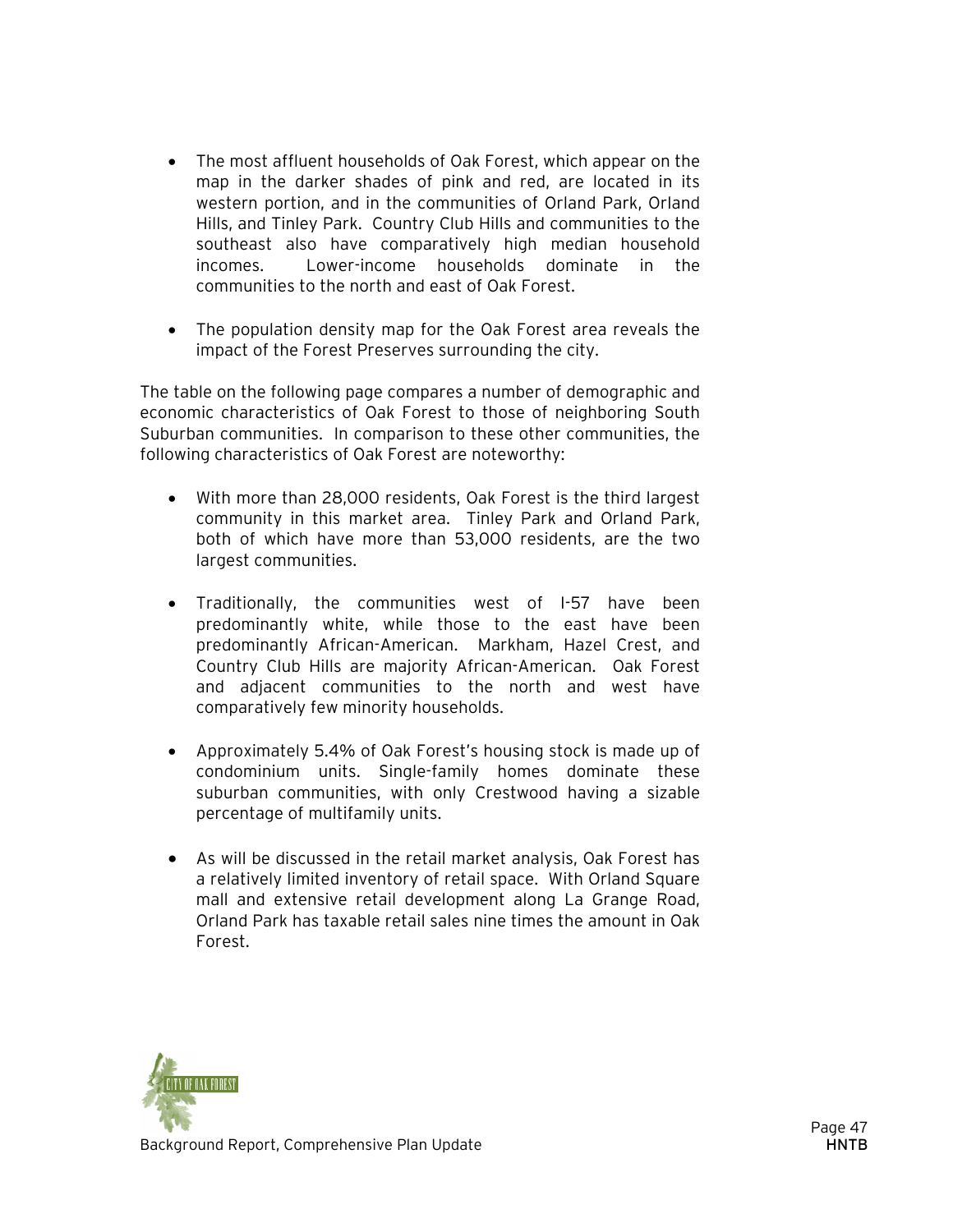#### **TABLE 9: COMPARISON OF SELECTED SOUTH SUBURBAN COMMUNITIES**

| Community                 | Population<br>(2006 Est.) | % Hispanic<br>(2006 Est.) | % Black<br>(2006 Est.) | Median HH Income<br>(2006 Est.) | Weekday Metra<br>Boardings (2002) | Condos as % of<br>Housing Stock (2000) | Taxable Retail<br>Sales (2005) |
|---------------------------|---------------------------|---------------------------|------------------------|---------------------------------|-----------------------------------|----------------------------------------|--------------------------------|
| <b>Oak Forest</b>         | 28,170                    | 9.8%                      | 7.4%                   | \$67,522                        | 1,591                             | 5.4%                                   | \$195,978,494                  |
| Orland Hills              | 7,277                     | $9.7\%$                   | 8.3%                   | \$69,918                        | $---$                             | $0.0\%$                                | \$166,440,068                  |
| Crestwood                 | 11,112                    | 7.6%                      | 8.8%                   | \$52,692                        | ---                               | 33.6%                                  | \$370,387,417                  |
| <b>Markham</b>            | 12,461                    | 7.1%                      | 66.9%                  | \$46,293                        | $---$                             | $0.0\%$                                | \$119,186,495                  |
| Midlothian                | 13,948                    | 10.6%                     | $9.4\%$                | \$57,127                        | 1,179                             | 4.1%                                   | \$208,207,686                  |
| <b>Hazel Crest</b>        | 14,462                    | 7.5%                      | 61.4%                  | \$58,860                        | 608                               | 1.1%                                   | \$56,013,510                   |
| <b>Country Club Hills</b> | 16,737                    | 5.8%                      | 65.0%                  | \$63,525                        | $---$                             | 2.4%                                   | \$36,674,867                   |
| <b>Tinley Park</b>        | 53,582                    | 7.9%                      | 6.9%                   | \$70,998                        | $3,490**$                         | 9.4%                                   | \$1,031,045,173                |
| <b>Orland Park</b>        | 53,972                    | 7.5%                      | 5.0%                   | \$78,570                        | $919*$                            | 9.6%                                   | \$1,780,050,131                |

\* Combined total for three stations located within the Village of Orland Park

\*\* Combined total for two stations located within the Village of Tinley Park

Sources: ScanUS for 2006 estimates, 2000 U.S. Census, Metra, State of Illinois Department of Revenue, Goodman Williams Group.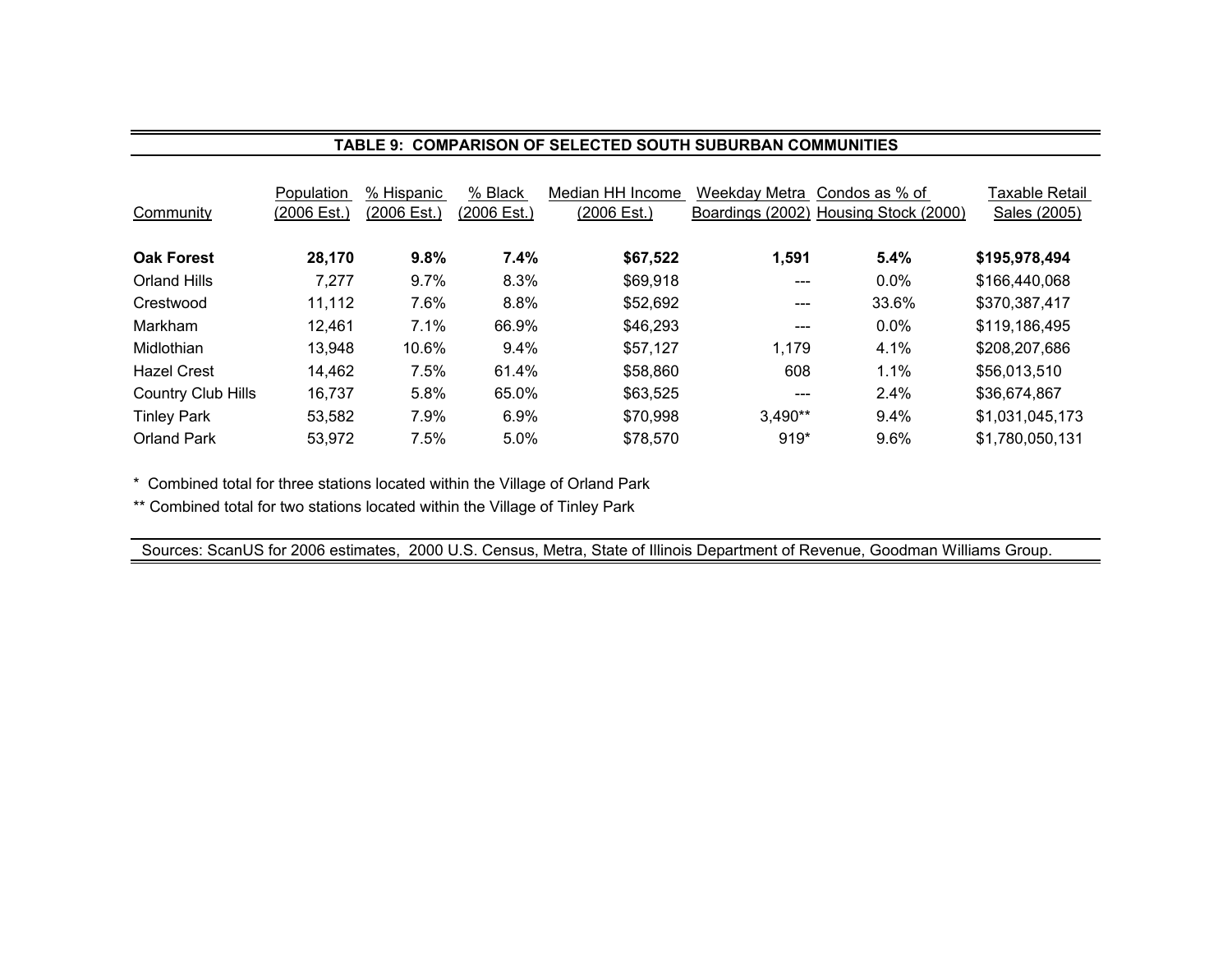#### Employment

Oak Forest is not a major employment center. According to the State of Illinois, private-sector employment in Oak Forest in 2006 amounted to 4,063, or 2.6% of total private-sector employment in South Suburban Cook County. This total does not include the employees of Cook County Hospital, the school district, or other public sector employers.

The following table lists the public and private-sector employers in the City of Oak Forest that have more than 50 employees.

| TABLE 10: MAJOR EMPLOYERS IN OAK FOREST    |                               |                                         |                  |  |
|--------------------------------------------|-------------------------------|-----------------------------------------|------------------|--|
|                                            |                               | Driving Distance to<br>Cicero and 159th | Number of        |  |
| Employer                                   | Address                       | (Miles)                                 | <b>Employees</b> |  |
| Oak Forest Hospital*                       | 15900 Cicero Ave.             | 0.1                                     | 2,400            |  |
| Vicorp/Vicom 358                           | 16425 Kilbourne Ave.          | 2.3                                     | 225              |  |
| Frito-Lay                                  | 4170 166 <sup>th</sup> Street | 2.1                                     | 200              |  |
| Food 4 Less                                | 5556 W. 159th St.             | 1.0                                     | 140              |  |
| Jewel-Osco                                 | 5616 W. 159th St.             | 1.0                                     | 75               |  |
| Community Motors<br>Interstate Bank of Oak | 5900 W. 159th St.             | 1.4                                     | 70               |  |
| Forest                                     | 15533 Cicero Ave.             | 0.5                                     | 68               |  |
| Marquette Bank                             | 5700 W. 159th St.             | 1.2 <sub>2</sub>                        | 66               |  |
| Wille Brothers                             | 15800 Lamon Ave.              | 0.5                                     | 65               |  |
| * Located in Unincorporated Cook county    |                               |                                         |                  |  |

Source: Illinois Department of Commerce and Economic Opportunity

#### RETAIL MARKET ASSESSMENT

#### Retail Concentrations in Oak Forest

Oak Forest's commercial activities are concentrated along two corridors; one stretching along Cicero Avenue from 149<sup>th</sup> to 159<sup>th</sup> Streets and the other along 159<sup>th</sup> Street from Cicero to Oak Park Avenue. Most of the retail stores and restaurants along these corridors are freestanding or in small strip centers.

The largest shopping center in Oak Forest is located at the northeast corner of 159<sup>th</sup> Street and Central Avenue. Oak Forest Commons, with 115,000 square feet of gross leasable area, is anchored by a Food-4-Less

![](_page_8_Picture_9.jpeg)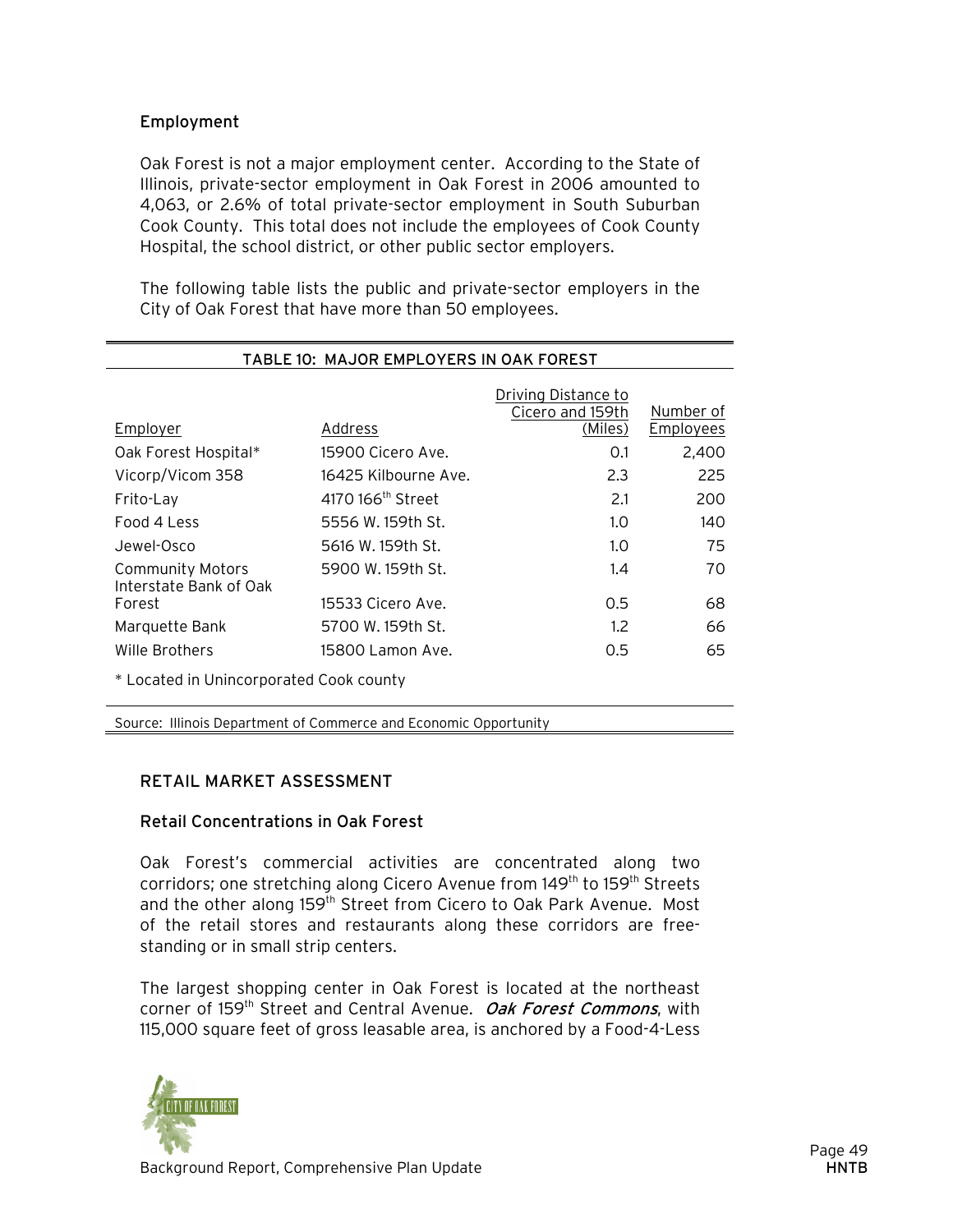and also includes a Hollywood Video and Murray's Discount Auto. This center currently has four storefronts available for lease. A new Chase branch bank is being constructed on an out-lot in front of the shopping center, replacing a vacant Burger King Restaurant. A Jewel-Osco occupies the northwest corner of 159<sup>th</sup> and Central Avenue, and a Walgreen's is located on the southeast corner.

#### Oak Forest Business Licenses

Goodman Williams Group obtained from the City a list of all businesses in Oak Forest that have a current business license. The following table provides a summary of the 609 total licenses by major category, which is illustrated by the pie chart on the following page.

| Table 11: Oak Forest Business Licenses by |     |         |  |  |
|-------------------------------------------|-----|---------|--|--|
| Type                                      |     |         |  |  |
| <b>Truck Services</b>                     | 12  | 2.0%    |  |  |
| Wholesale                                 | 15  | 2.5%    |  |  |
| Restaurant                                | 19  | 3.1%    |  |  |
| Service Station                           | 19  | 3.1%    |  |  |
| Automotive Services                       | 30  | 4.9%    |  |  |
| Barber & Beauty                           | 37  | 6.1%    |  |  |
| Service                                   | 42  | 6.9%    |  |  |
| Fast Food                                 | 51  | 8.4%    |  |  |
| Other                                     | 56  | $9.2\%$ |  |  |
| Vending & Amusement                       | 58  | 9.5%    |  |  |
| Retail                                    | 91  | 14.9%   |  |  |
| General Business License                  | 179 | 29.4%   |  |  |
| Source: City of Oak Forest                |     |         |  |  |

![](_page_9_Picture_4.jpeg)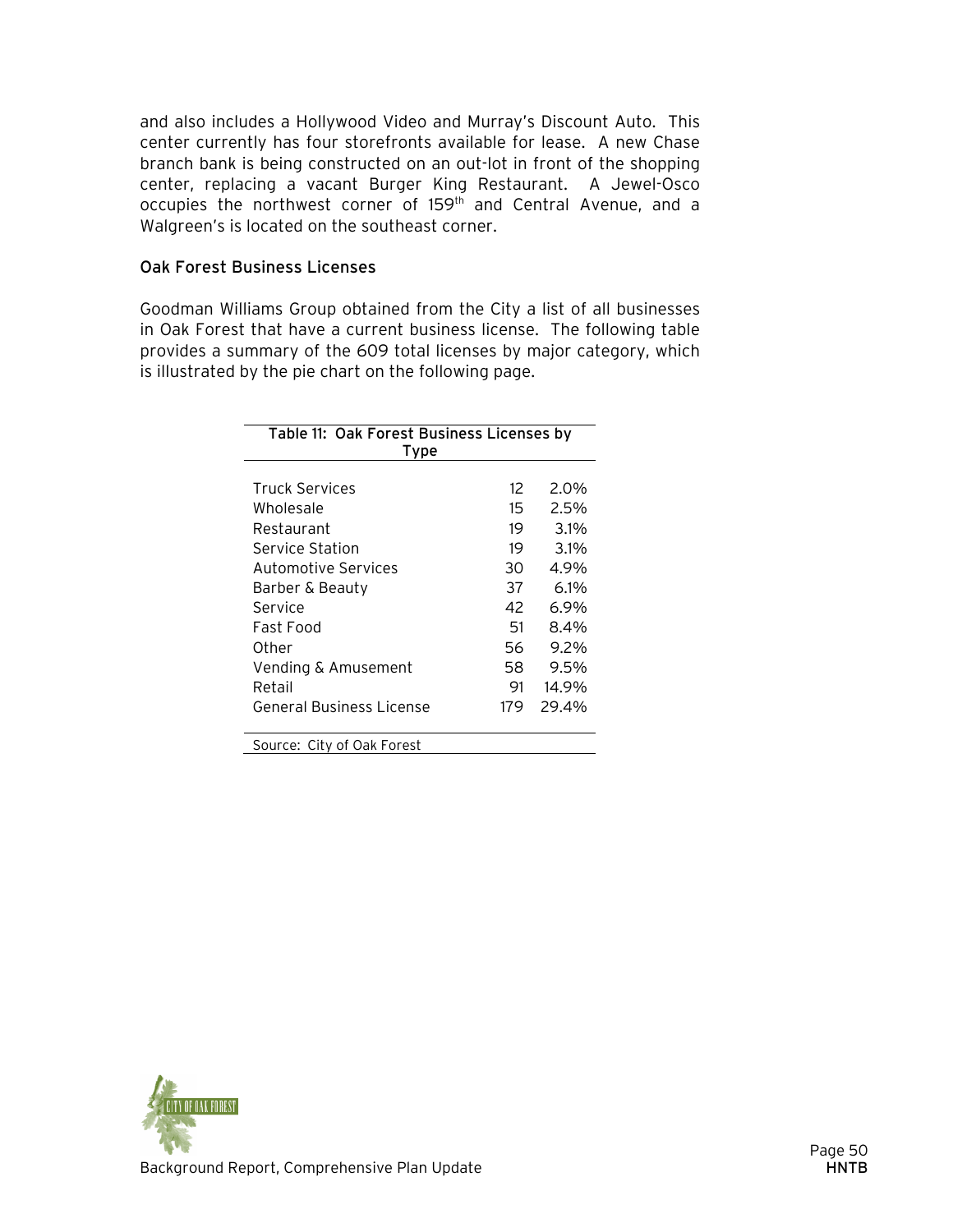![](_page_10_Figure_0.jpeg)

![](_page_10_Figure_1.jpeg)

The following conclusions can be drawn from this business license information:

- The City issues 91 licenses for retail establishments, a relatively small percentage (15%) of total business licenses.
- Fast Food establishments outnumber restaurants by a count of 51 to 19. There are few full-service restaurants serving dinner in Oak Forest.
- Truck services, automotive services, and service stations have a significant presence in the City.

![](_page_10_Picture_6.jpeg)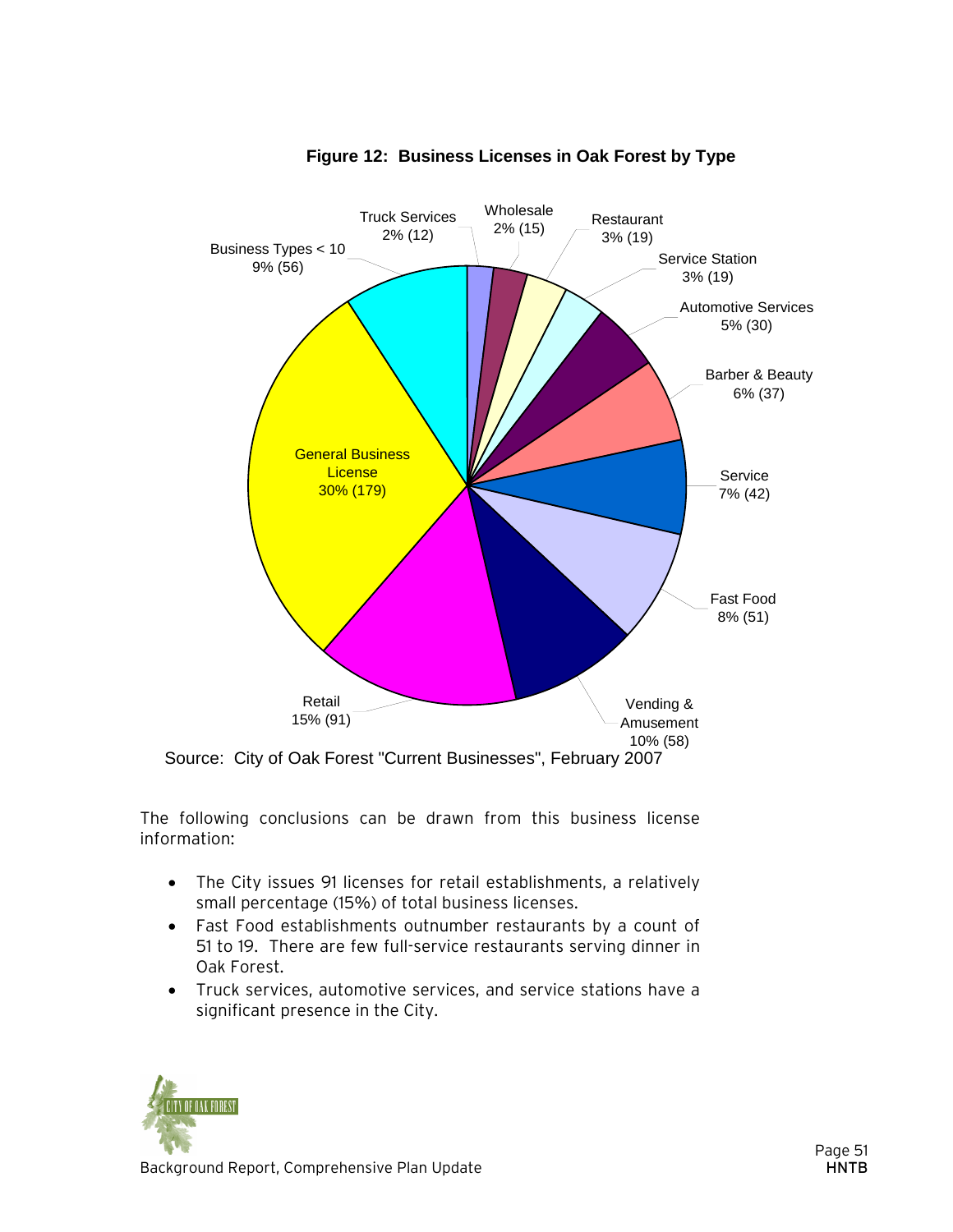#### Taxable Retail Sales

The pie chart below shows the Oak Forest total taxable retail sales for 2005 broken out by category. The largest category is Automotive and Filling Stations, contributing 27% of retail sales, followed by Food (26%) and Drugs and Miscellaneous Retail (13%) and Drinking and Easting Places (11%). Due to the proximity of Orland Square and the multitude of big box retailers in adjacent communities, Oak Forest retailers sell very little General Merchandise, Apparel, Furniture, and other comparison goods.

![](_page_11_Figure_2.jpeg)

#### **Figure 13: City of Oak Forest: 2005 Retail Sales by Category**

![](_page_11_Picture_4.jpeg)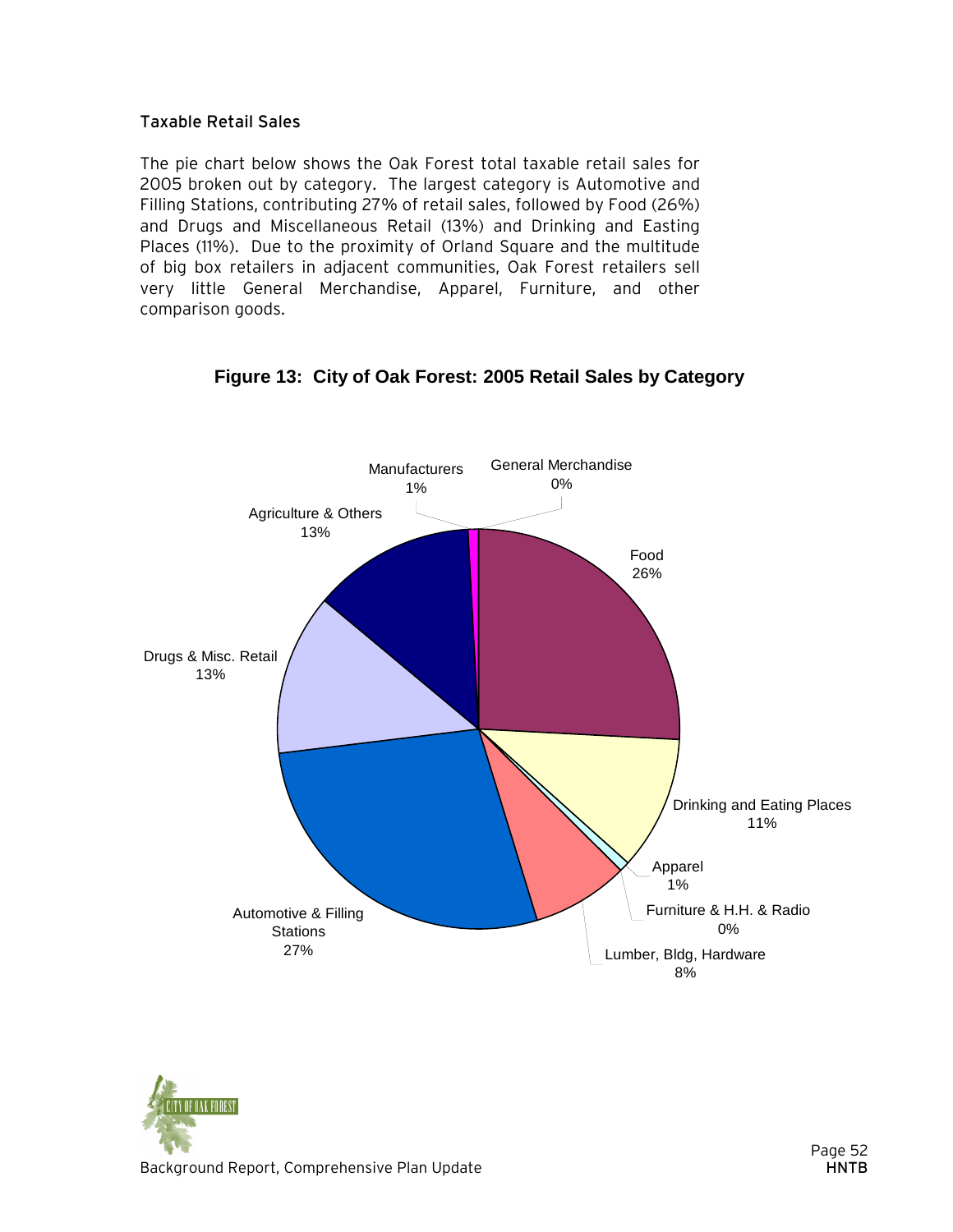#### Competitive Retail Alignment

Oak Forest is surrounded by major commercial concentrations located in the communities of Tinley Park and Orland Park to the west, Crestwood to the north, and Country Club Hills to the southeast. Large shopping centers located in these communities, combined with the Forest Preserve acreage that surrounds Oak Forest, will serve to limit future commercial development in the City.

The following bullets and Table 12 provide information on the surrounding retail concentrations, whose locations are illustrated on the accompanying Figure 14.

- *Orland Square*, located in Orland Park, is a 1.21 million square feet super regional shopping center with more than 160 stores. Originally constructed in 1975, it is anchored by JC Penney, Sears, Macy's, and Carson Pirie Scott & Co.
- The LaGrange Road Corridor is an expanding corridor of retail development located primarily within Orland Park south of Orland Square Mall, with some associated development in Orland Hills. Orland Park Place, an 800,000-square-foot shopping center is anchored by Bed, Bath, and Beyond and Kohl's.
- Harlem Avenue and 159<sup>th</sup> Street is an intersection just west of Oak Forest where it borders Orland Park and Tinley Park. Park Place and Brementowne Mall have 408,000 and 356,000 square feet of space respectively, while Tinley Park Plaza is 250,000 square feet. Notable retailers located near this intersection include Sam's Club, Bally's Total Fitness, Menard's and Burlington Coat Factory.
- *Rivercrest Center* of Crestwood is an 816,000-square-foot shopping center anchored by Menard's, Big Kmart, Kohl's, Sears Outlet and Dominick's Finer Foods. The center was built in 1992 and renovated in 1999.
- Country Club Plaza, which opened in June of 2006, is a 175,900square-foot center anchored by a Wal-Mart Supercenter. Other notable tenants include a Guitar Center and a 16-screen Loews Theater.
- *Brookside Marketplace* is a new 466,546-square-foot shopping center anchored by a SuperTarget and a Best Buy. The center is located on the northwest corner of 191st Street and Harlem Avenue in Tinley Park, just south of Interstate 80.

![](_page_12_Picture_9.jpeg)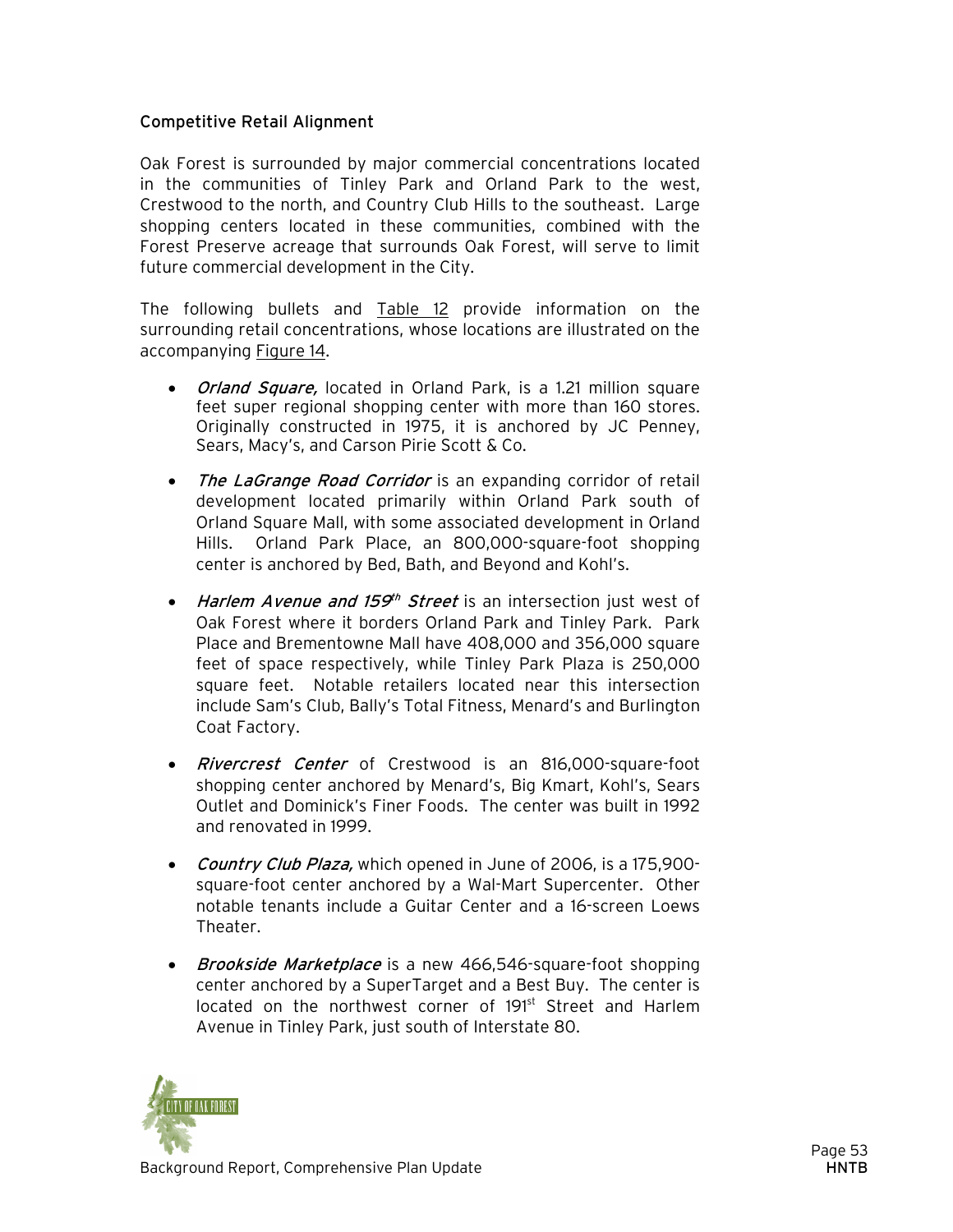|                                        | Table 12: Competitive Retail Alignment<br>Oak Forest and Surrounding Communities |                  |                                |                                  |                                 |  |
|----------------------------------------|----------------------------------------------------------------------------------|------------------|--------------------------------|----------------------------------|---------------------------------|--|
| Name                                   | GLA*                                                                             | Dist.**          |                                | <b>Anchors / Notable Tenants</b> |                                 |  |
| <b>Oak Forest</b>                      |                                                                                  |                  |                                |                                  |                                 |  |
| The White Hen Corner (Recently Closed) | 6,600                                                                            | $1.1$ mi         |                                |                                  |                                 |  |
| Oak Forest Commons III                 | 7,424                                                                            |                  | 1.0 mi Washington Mutual       | Curves for Women                 | Quizno's                        |  |
| Oak Forest Shopping Center             | 11,930                                                                           |                  | 0.5 mi P.K. Pantry             | Delrock's Pub                    |                                 |  |
| Golf View Shopping Center              | 25,510                                                                           |                  | 1.6 mi Subway                  |                                  |                                 |  |
| Friendly Oaks Shopping Center          | 35,000                                                                           | $1.0 \text{ mi}$ |                                |                                  |                                 |  |
| Oak Forest Commons                     | 108,330                                                                          |                  | 1.0 mi Foods4Less              | Hollywood Video                  | Murray's Auto                   |  |
| <b>Country Club Hills</b>              |                                                                                  |                  |                                |                                  |                                 |  |
| Shops at Coopers Grove                 | 72,518                                                                           | 3.2 mi           | Mother Goose Daycare           | Check n' Go                      |                                 |  |
| Country Club Plaza                     | 130,000                                                                          | $1.5$ mi         | Wal-Mart                       | Loews Theatres                   | <b>Guitar Center</b>            |  |
| Heritage Plaza                         | 150,000                                                                          | 3.3 mi           | Economy Furniture              | Tru Value Hardware               |                                 |  |
| <b>Crestwood</b>                       |                                                                                  |                  |                                |                                  |                                 |  |
| <b>Rivercrest Center</b>               | 815,552                                                                          |                  | 3.5 mi Big Kmart               | <b>Sears Outlet</b>              | Kohl's                          |  |
|                                        |                                                                                  |                  | Menard's                       | Dominick's                       |                                 |  |
| Homewood                               |                                                                                  |                  |                                |                                  |                                 |  |
| Homewood Square                        | 239,020                                                                          |                  | 5.8 mi Home Depot              | Office Max                       | Target                          |  |
| <b>Markham</b>                         |                                                                                  |                  |                                |                                  |                                 |  |
| Gallery at Canterbury                  | 268,922                                                                          |                  | 2.3 mi AJ Wright               | <b>Big Lots</b>                  | <b>Fairplay Foods</b>           |  |
| Midlothian                             |                                                                                  |                  |                                |                                  |                                 |  |
| Mid Oak Plaza                          | 77,942                                                                           |                  | 1.5 mi Walgreens               |                                  |                                 |  |
| <b>Orland Hills</b>                    |                                                                                  |                  |                                |                                  |                                 |  |
| <b>Orland Towne Center</b>             | 261,417                                                                          |                  | 5.4 mi Wal-Mart                | <b>Circuit City</b>              | PetSmart                        |  |
| <b>Orland Park</b>                     |                                                                                  |                  |                                |                                  |                                 |  |
| The Village Green                      | 54,816                                                                           | 6.2 mi           | Children's Palace              |                                  |                                 |  |
| Dania Center                           | 60,000                                                                           | 6.1 mi           | Dania Furniture                |                                  |                                 |  |
| Park Hill Plaza                        | 62,100                                                                           | 5.4 mi           |                                |                                  |                                 |  |
| Bobak Plaza                            | 75,085                                                                           | 8.0 mi           | <b>Bobak Plaza Grocery</b>     | Julia's Pancake House            |                                 |  |
| Orland Park Shopping Plaza             | 82,000                                                                           | 6.4 mi           | Randy's Market                 |                                  |                                 |  |
| <b>Continental Center</b>              | 84,900                                                                           | 3.0 mi           |                                |                                  |                                 |  |
| Park Pointe Plaza                      | 95,000                                                                           | 6.2 mi           |                                |                                  |                                 |  |
| Ravinia Plaza                          | 107,787                                                                          | 6.1 mi           | Border's                       | Pier 1 Imports                   |                                 |  |
| Home Depot Plaza                       | 149,498                                                                          | $3.0 \text{ mi}$ | Home Depot                     | Carpetland USA                   | <b>First Midwest Bank</b>       |  |
| <b>Orland Plaza</b>                    | 150,000                                                                          | 5.7 mi           | Jewel                          | <b>First Midewest Bank</b>       | Value City Furniture            |  |
| Lake View Plaza                        | 371,363                                                                          |                  | 6.1 mi Best Buy                | Value City Furniture             | Kohl's                          |  |
| <b>Orland Park Place</b>               | 700,000                                                                          |                  | 6.0 mi Bed, Bath & Beyond      | Kohl's                           |                                 |  |
| <b>Orland Square</b>                   | 1,209,638                                                                        |                  | 5.6 mi JC Penney               | Sears                            | <b>Marshall Fields</b>          |  |
| Tinley Park                            |                                                                                  |                  |                                |                                  |                                 |  |
| <b>Tinley Park Commons</b>             | 103,976                                                                          | 3.3 mi Jewel     |                                | Allstate Insurance               |                                 |  |
| <b>Tinley Park</b>                     | 133,186                                                                          |                  | 2.8 mi Burlington Coat Factory | Hobby Lobby                      | The Orient - Restaurant         |  |
| Park Center                            | 194,599                                                                          | $3.0 \text{ mi}$ | Bally's                        | Cub Foods                        | Bud's Sports Place - Restaurant |  |
| <b>Tinley Park Plaza</b>               | 250,017                                                                          |                  | 3.0 mi T.J. Maxx               | Walt's Supermarket               | <b>Dollar Tree</b>              |  |
| <b>Bremontowne Mall</b>                | 356,264                                                                          |                  | 2.5 mi Hancock Fabrics         | Menard's                         | Arby's                          |  |
| Park Place                             | 408,000                                                                          |                  | 3.0 mi Sam's Club              | Cub Foods                        | Bally's                         |  |
| <b>Brookside Marketplace</b>           | 466,546                                                                          |                  | 5.0 mi Super Target            | Best Buy                         |                                 |  |

\*\*Distance from the corner of Cicero and 159th St.

Source: Goodman Williams Group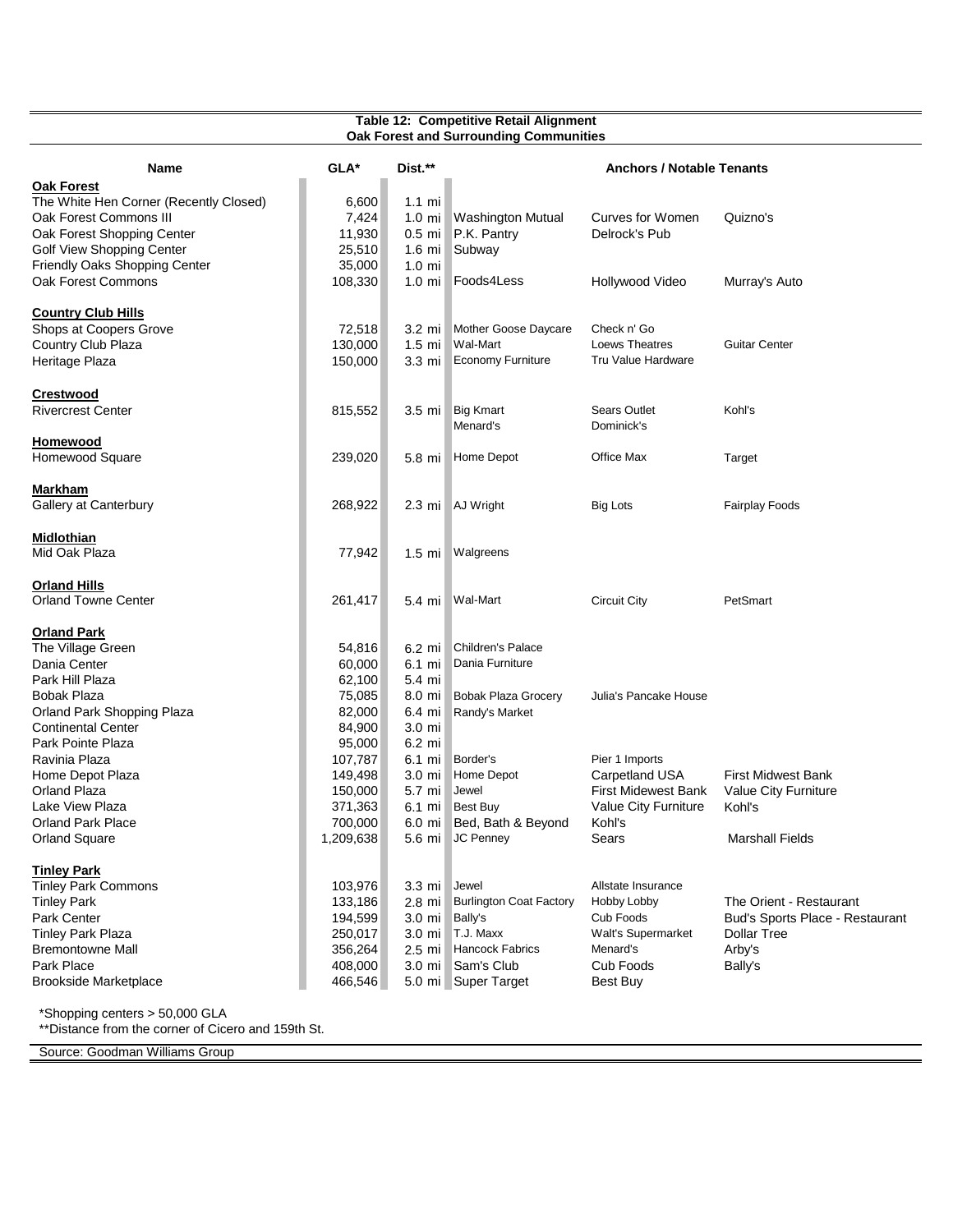## **Figure 14: Competitive Retail Alignment**

**Scan/US, Inc.**

![](_page_14_Figure_2.jpeg)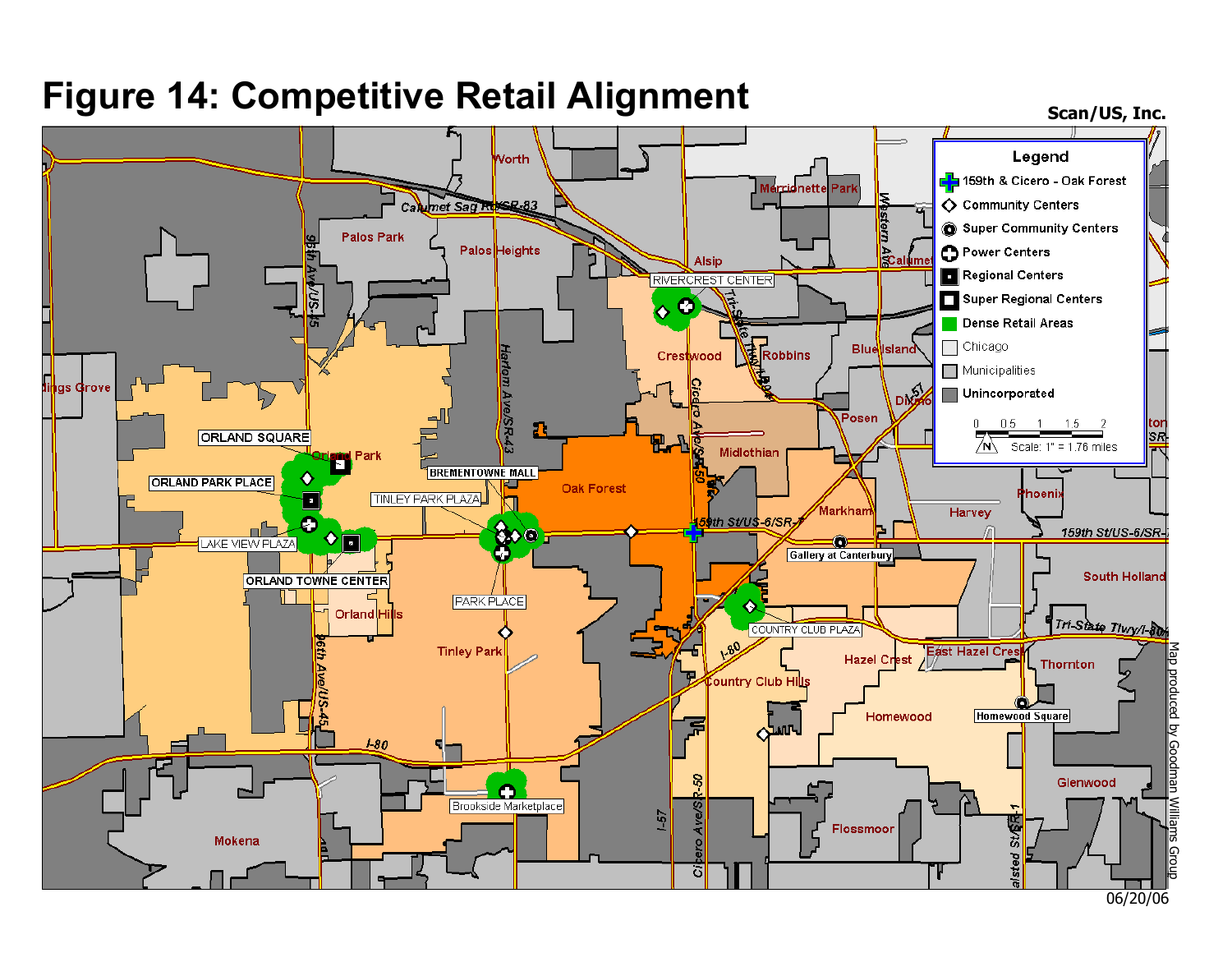The amount of retail development in the communities surrounding Oak Forest is further illustrated in Figure 15, which shows annual taxable retail sales from 1999 to 2005. The two communities with the most retail space, Orland Park and Tinley Park, both generated more than \$1 billion in sales in 2005, with Orland Park reaching close to \$1.8 billion. Taxable retail sales in Oak Forest were just under \$196 million in 2005, down from \$222 million in 2001. The relocation of a Honda dealership in 2002 contributed to Oak Forest's decline in sales.

#### Retail Opportunity Analysis

One indicator of the potential for additional retail development is an opportunity (or gap) analysis, which compares the expenditure potential and retail sales estimates within a given trade area. For this exercise, we limited our trade area to the City of Oak Forest, recognizing that much of the retail in Oak Forest would serve primarily local households.

Claritas, Inc., a data firm used by many national retailers, estimates that in 2006, the 10,012 households in Oak Forest had an aggregate income of just over \$786 million. Of that total, retail expenditures comprise an estimated 60% or approximately \$476 million.

The expenditure potential figures are based on estimates of what households typically spend for various types of retail items, using sources such as the Consumer Expenditure Survey. These estimates of demand are then compared to retail sales estimates (the supply). If the expenditure potential exceeds the sales estimates in a particular category, it may indicate an opportunity for additional retail development that can capture those dollars. When the opposite is true, and sales estimates exceed expenditure potential, the existing stores in that category are attracting patrons from outside the trade area. While additional retail developments are still possible in that case, it is indicative of a more competitive market, and new projects would have to be carefully analyzed relative to the competition and the business strategies of individual retailers.

![](_page_15_Picture_5.jpeg)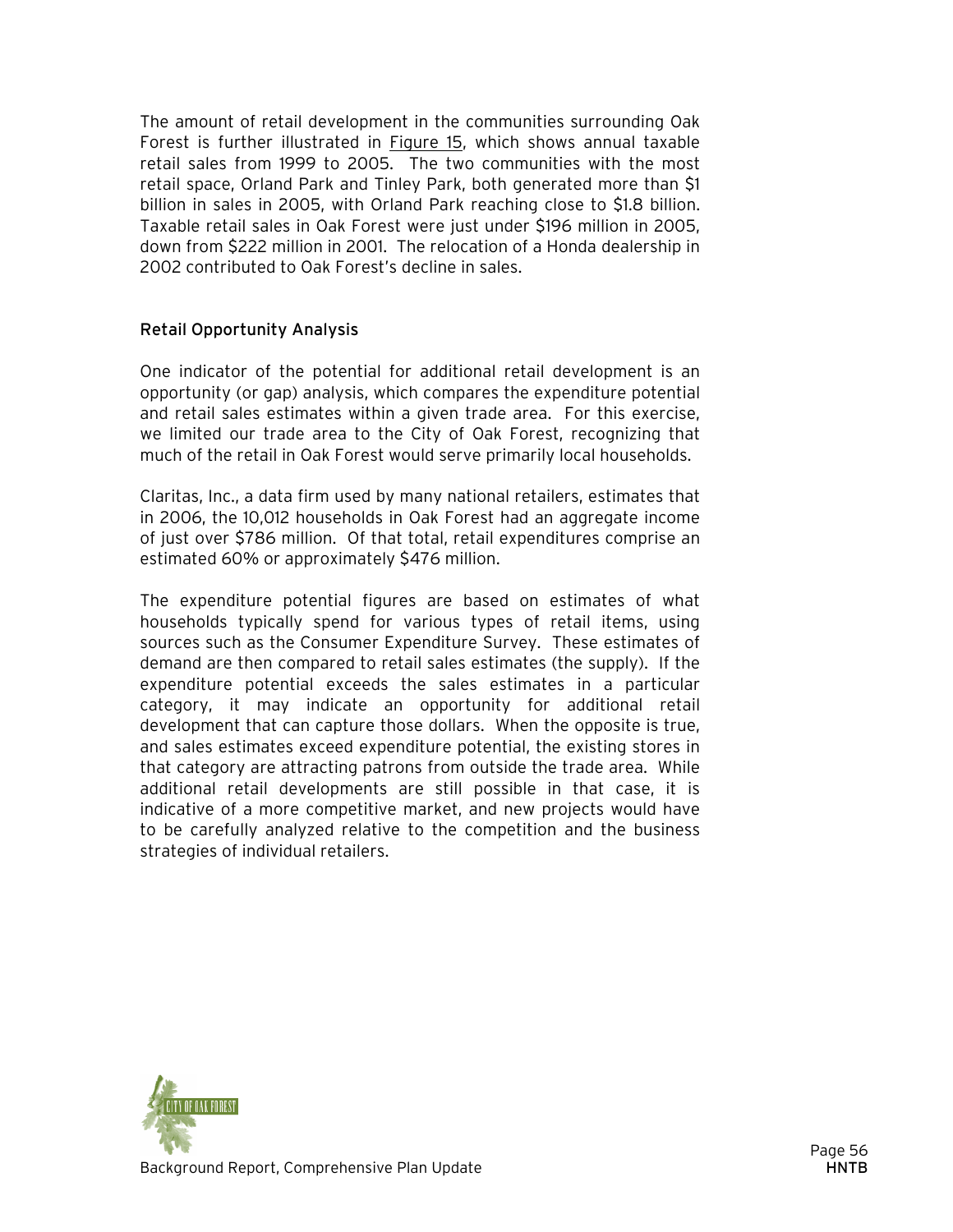![](_page_16_Figure_0.jpeg)

**Figure 15: Annual Taxable Retail Sales 1999 - 2005**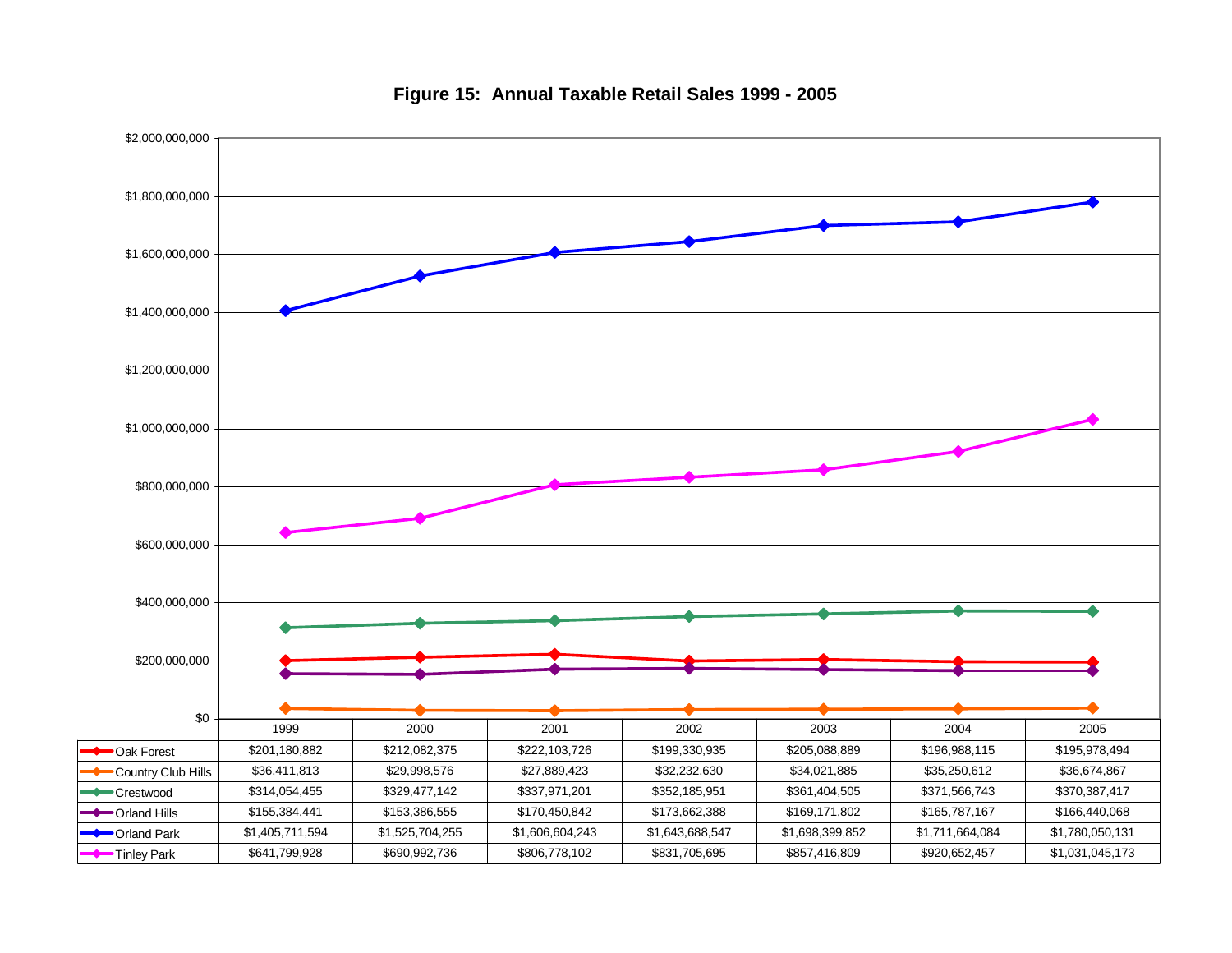As shown in Table 13, most retail categories are showing greater expenditure potential than sales, an indication of the extent to which the retail establishments in surrounding communities are capturing dollars from Oak Forest households. Only two categories appear in red, suggesting a surplus—Health and Personal Care and Foodservice and Drinking Places. The numbers for the latter category may be skewed by the food service operations at Gaelic Park.

Despite the apparent "opportunities," shown in the table, it is unlikely that Oak Forest will be able to attract significant amounts of new comparison goods retailing or large-scale discounters, given the competitive retail alignment and the lack of large sites. New stores entering the market, particularly those with a large footprint, will likely choose to be adjacent to the existing malls or concentrations of big boxes, or in new greenfield developments where rapid population growth is occurring.

Nonetheless, select retail categories do present opportunities for additional businesses along 159<sup>th</sup> Street and Cicero Avenue, as discussed below.

- Full-Service Restaurants. Oak Forest has issued licenses for 19 restaurants, but the community has few full-service restaurants serving lunch and dinner.
- Limited-Service Restaurants. Small eateries including bakeries, sandwich shops, or coffee shops, would be appropriate tenants.
- Small-Scale Food and Beverage stores would also likely find market support, selling baked goods, candy/ice cream/yogurt, and other specialty items.
- Clothing and Clothing Accessories. Smaller apparel retailers catering to the middle-market are another potential type of retailer for this market. Options might include local entrepreneurs or national chains selling shoes, children's apparel, and bridal/formal wear, for example.
- *Dollar or Variety Stores*. These stores fall in the General Merchandise category, and do not need as much square footage as discount department stores such as Wal-Mart or Target.
- Miscellaneous Retailers. Independent stores selling such items as cards/stationery, office supplies, party-goods, kitchenware, fabrics or window treatments, and other home-related items.

![](_page_17_Picture_9.jpeg)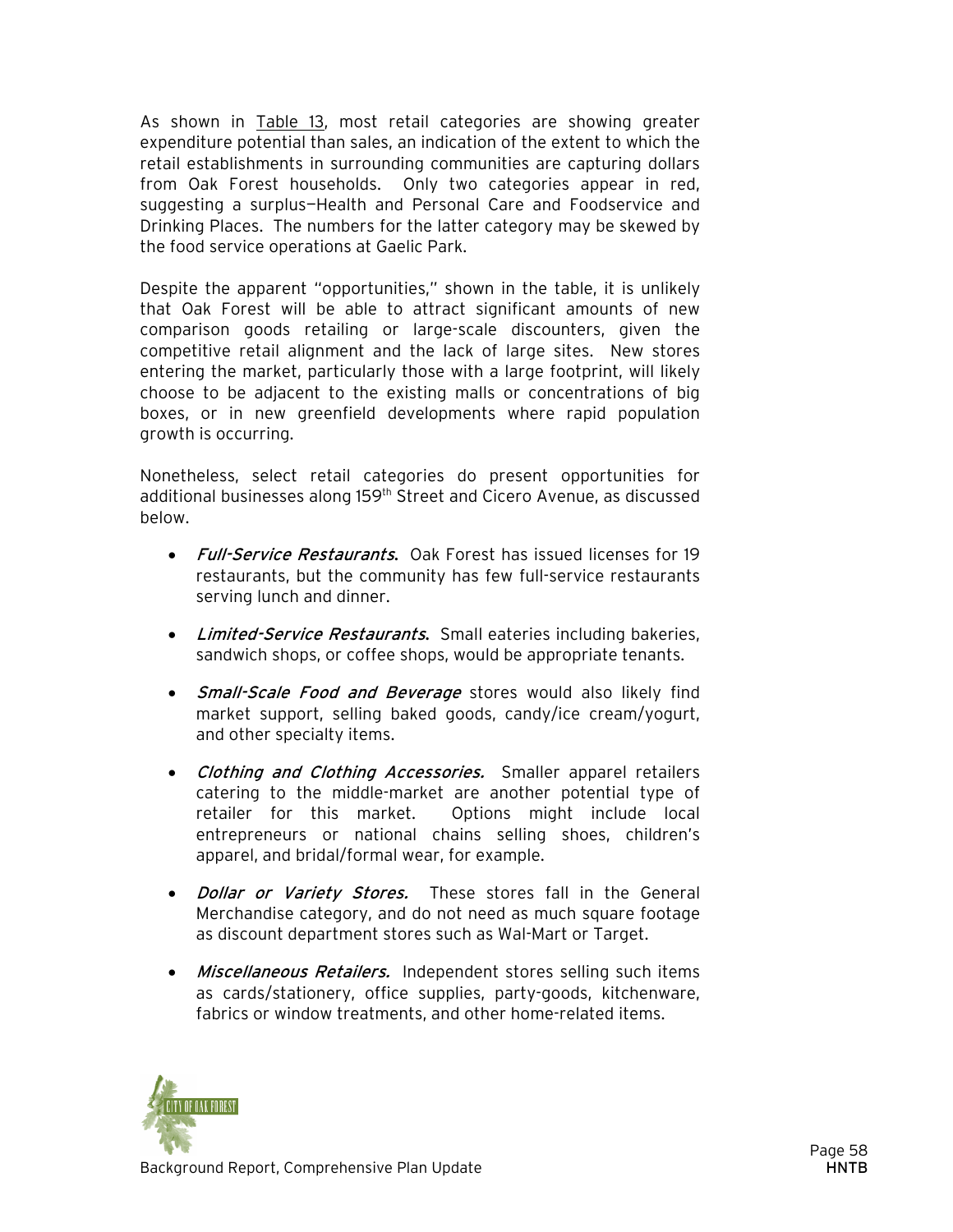|                                        | <b>Demand</b><br>(Consumer<br><b>Expenditures)</b> | <b>Supply</b><br>(Retail Sales) | <b>Opportunity</b><br>Gap/Surplus |
|----------------------------------------|----------------------------------------------------|---------------------------------|-----------------------------------|
| <b>Total Retail Sales</b>              | \$476,282,859                                      | \$316,402,472                   | \$159,880,387                     |
| Motor Vehicle and Parts Dealers        | \$92,424,932                                       | \$57,778,131                    | \$34,646,801                      |
| Furniture and Home Furnishings         | \$13,265,643                                       | \$7,485,157                     | \$5,780,486                       |
| <b>Electronics and Appliance</b>       | \$11,427,640                                       | \$1,423,063                     | \$10,004,577                      |
| <b>Building Material, Garden Equip</b> | \$58,360,885                                       | \$48,416,170                    | \$9,944,715                       |
| Food and Beverage                      | \$53,803,706                                       | \$44,829,110                    | \$8,974,596                       |
| <b>Health and Personal Care</b>        | \$21,716,506                                       | \$28,494,313                    | $(\$6,777,807)$                   |
| <b>Gasoline Stations</b>               | \$47,768,424                                       | \$34,282,507                    | \$13,485,917                      |
| Clothing and Clothing Accessories      | \$23,368,821                                       | \$2,664,072                     | \$20,704,749                      |
| Sporting Goods, Hobby, Book, Music     | \$8,716,330                                        | \$3,163,678                     | \$5,552,652                       |
| General Merchandise                    | \$58,264,922                                       | \$14,068,443                    | \$44,196,479                      |
| <b>Miscellaneous Store Retailers</b>   | \$12,626,727                                       | \$3,281,590                     | \$9,345,137                       |
| <b>NonStore Retailers</b>              | \$28,744,279                                       | \$0                             | \$28,744,279                      |
| <b>Foodservice and Drinking Places</b> | \$45,794,044                                       | \$70,516,238                    | $(\$24,722,194)$                  |
| 2006 Demographics                      |                                                    |                                 |                                   |
| Households                             | 10,012                                             |                                 |                                   |
| Average Household Size                 | 2.78                                               |                                 |                                   |
| Median Household Income                | \$69,347                                           |                                 |                                   |

#### **Table 13: 2006 Retail Opportunity Analysis for the City of Oak Forest**

Claritas' RMP data are derived from two major sources. The demand data are based on the Consumer Expenditure Survey, which is fielded by the U.S. Bureau of Labor Statistics. The supply data are based on the Census of Retail Trade, which is made available by the U.S. Census.

The difference between demand and supply represents the opportunity gap or surplus available in each retail category. When the demand is greater than (less than) the supply, there is an opportunity gap (surplus) in that category. A positive value signifies an opportunity, while a negative value signifies a surplus.

Source: Goodman Williams Group and Claritas, Inc.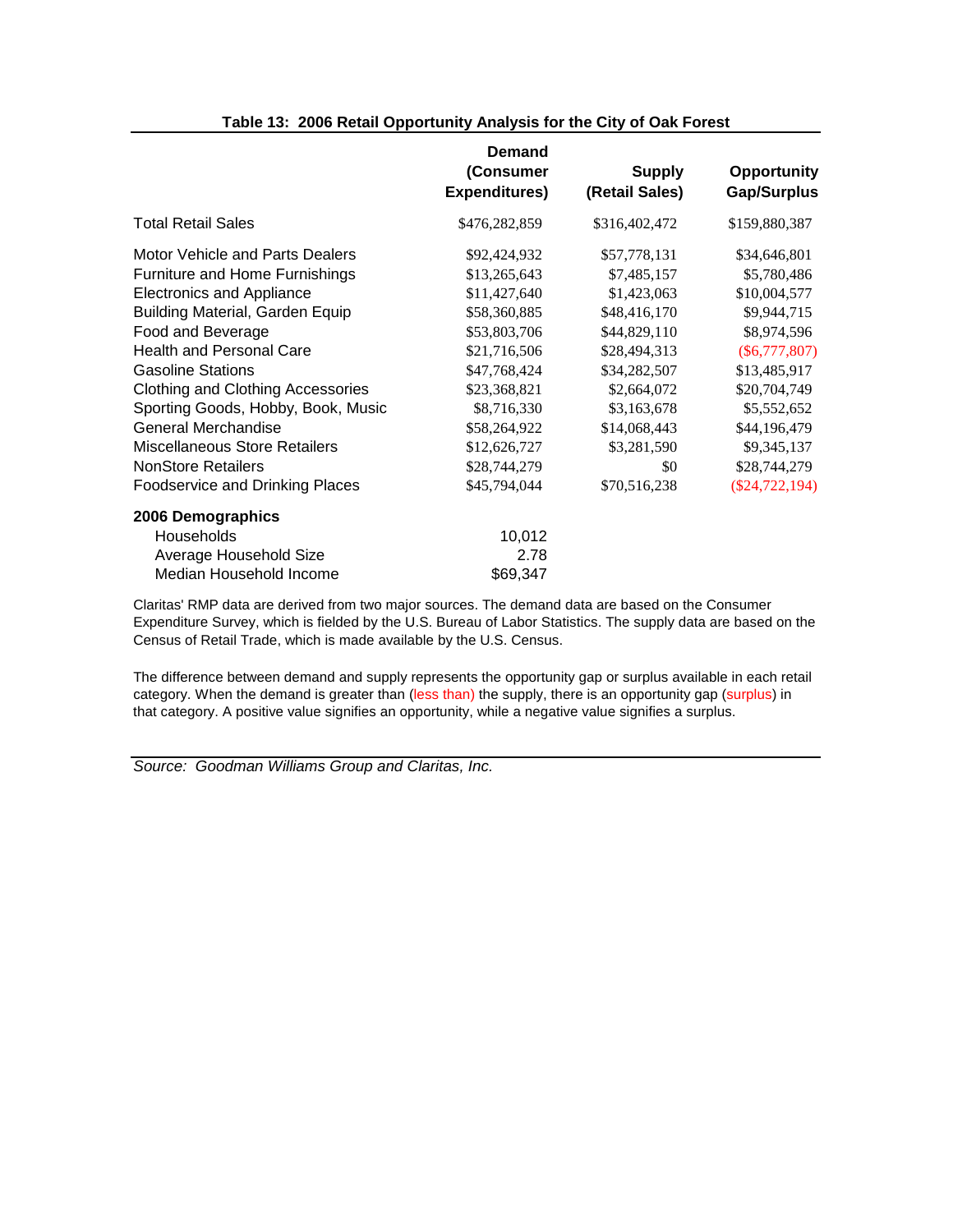#### Other Commercial Businesses

Oak Forest's business districts have a sizable number of consumer service providers, including beauty salons, dry cleaners, packaging/shipping businesses, and diet centers. The market likely can support additional personal service businesses.

Professional services are also appropriate tenants in retail centers that offer visible, well-located space. While it is unlikely that demand will be strong enough to support a multi-story medical or professional office building in the near future, additional space for dentists, medical professionals, realtors, accountants, tax-preparers, and attorneys will be warranted as the population in Oak Forest grows and the commercial corridors are enhanced. Additional free-standing financial service institutions and day-care centers are also an option, provided appropriate sites are available.

#### Commercial Development Opportunities

Filling vacancies in existing retail centers along Cicero and  $159<sup>th</sup>$  Street should be a high priority for the City. Staff should work closely with existing landlords and commercial brokers to ensure that vacancies or shuttered commercial buildings do not become a blighting influence and that new retailers are directed to key locations. An inventory of available properties is maintained on the City's website.

In addition to filling vacancies, several significant infill development sites offer the potential to upgrade and diversify the commercial offerings in Oak Forest.

- The Gateway site at 159<sup>th</sup> and Cicero. Approximately 53,000 square feet of commercial space are planned for this site. Likely tenants will include a pharmacy, coffee shop, bank, and restaurant on individual pads, and smaller in-line stores along the Metra tracks with residential units above. This development has the potential to raise the bar for commercial development in Oak Forest.
- Oak Fest site. Located along 159<sup>th</sup> Street east of Oak Forest Commons shopping center, this site contains 4.8 acres exclusive of the adjacent church property. Approximately 50,000 square feet of commercial space could be accommodated at this location. This new retail could be configured as a strip center with multiple tenants or it could be developed with one or two

![](_page_19_Picture_8.jpeg)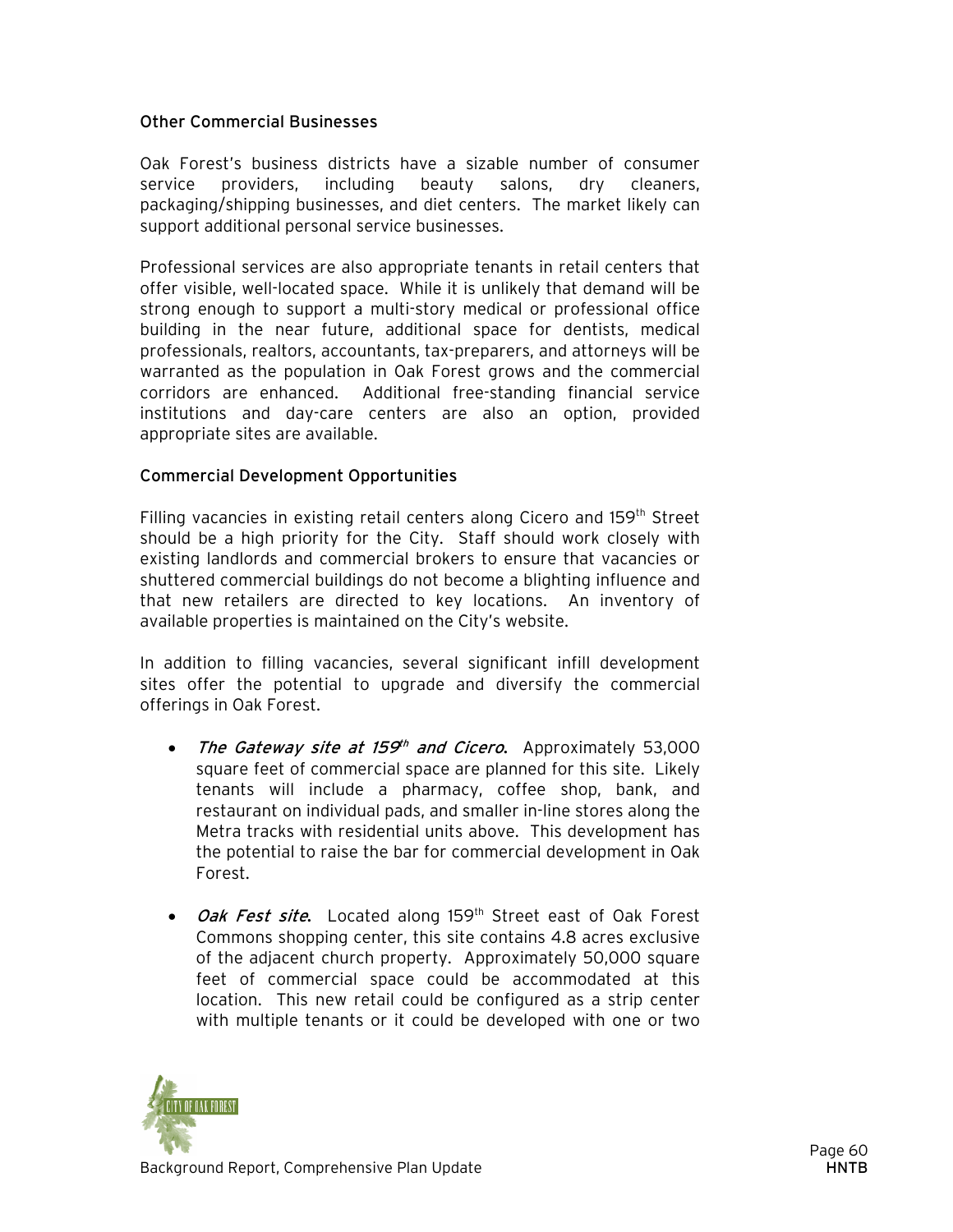free-standing retail boxes. Small and medium-size boxes could include stores in the following categories: bed/bath, sporting goods, office supply, or party goods.

• 167<sup>th</sup> and Cicero. Approximately 40 acres bounded by 167<sup>th</sup> Street, Cicero, and I-57 have the potential to be assembled and annexed into Oak Forest. Future commercial development at this location could tie in to the commercial development located along 167<sup>th</sup> Street just east of I-57 in Country Club Hills, which includes the AMC Loews Cineplex and Wal-Mart Supercenter.

#### RESIDENTIAL MARKET ASSESSMENT

#### Oak Forest Housing Profile

Oak Forest's residential neighborhoods were developed primarily in the 1960s and 70s. According to the 2000 Census, 60.1% of the housing stock consists of single family homes. The multi-tenant inventory in Oak Forest includes both rental apartments and condominium units, most of which are in relatively small buildings containing between five and 49 units. The following table provides additional information from the 2000 Census.

| TABLE 14: PROFILE OF OAK FOREST HOUSING STOCK                                                                                                                            |                                   |                                        |  |
|--------------------------------------------------------------------------------------------------------------------------------------------------------------------------|-----------------------------------|----------------------------------------|--|
|                                                                                                                                                                          | Number of<br>Units                | Percent                                |  |
| <b>Total Housing Units</b>                                                                                                                                               | 9,990                             | 100.0%                                 |  |
| <b>Occupied Units</b><br>Owner-Occupied<br>Renter-Occupied<br>Vacant                                                                                                     | 9,735<br>7,941<br>1,794<br>255    | 100.0%<br>81.6%<br>18.4%<br>2.6%       |  |
| <b>Building Size</b><br>Single Family (Attached and Detached)<br>Buildings with 2-4 units<br>Buildings with 5-49 units<br>Buildings with 50 or more units<br>Mobile Home | 7,507<br>237<br>2,071<br>93<br>82 | 60.1%<br>1.9%<br>16.6%<br>0.7%<br>0.7% |  |
| Source: 2000 Census                                                                                                                                                      |                                   |                                        |  |

![](_page_20_Picture_6.jpeg)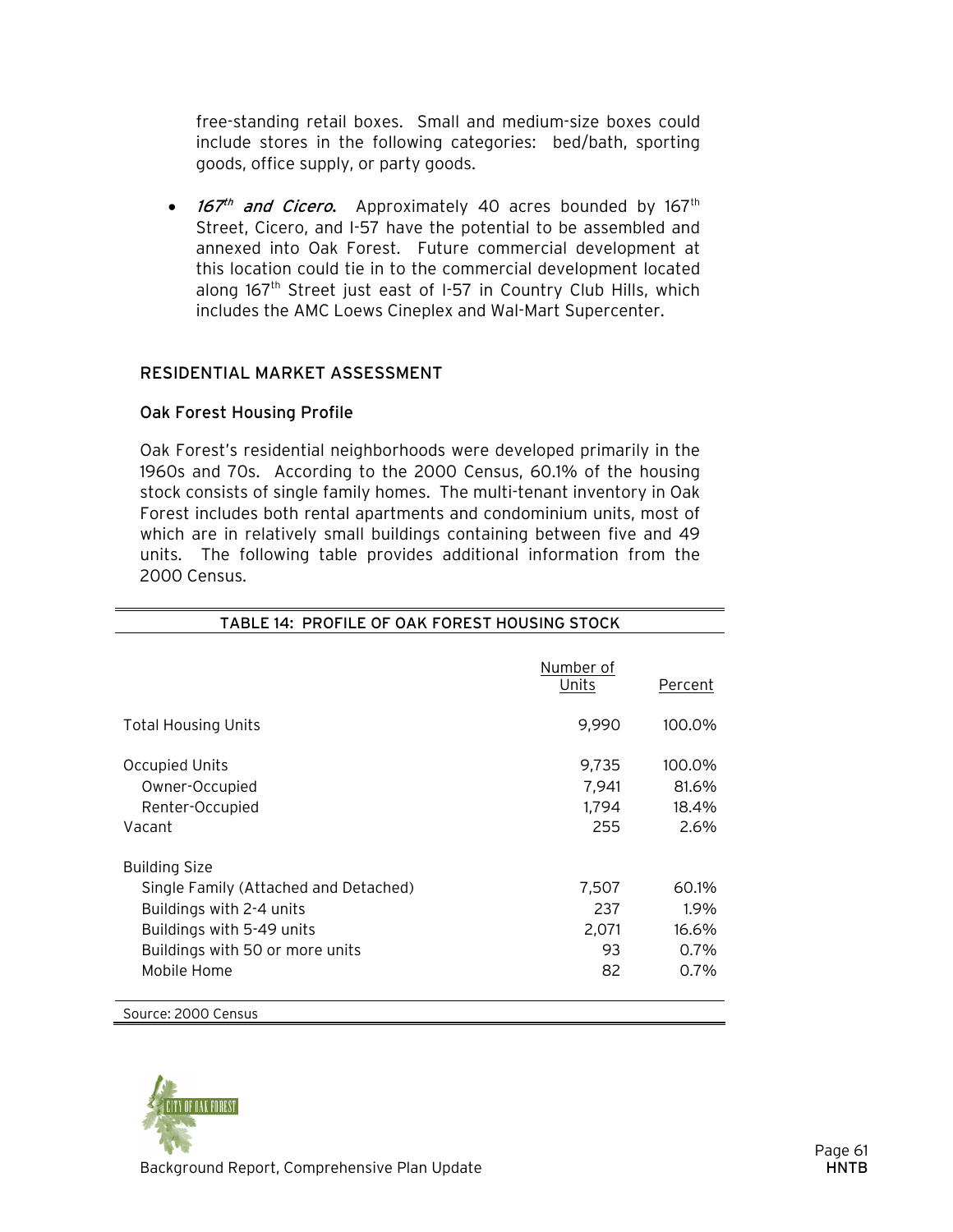#### Prices of Existing Homes

Housing prices in Oak Forest are relatively affordable, consistent with income levels in the community and the modest nature of the 1960s and 70s-vintage housing stock. The chart on the following page compares median single family home sales in Oak Forest and six neighboring communities from 2000 through. These sales were reported by the Multiple Listing Service of Northern Illinois. The median price in Oak Forest in 2005 was \$227,000, higher than in Country Club Hills, Crestwood and Midlothian, but below the median prices in Orland Park, Tinley Park, and Orland Hills. During this five year period, the median price in Oak Forest appreciated at an annual rate of 9.4%.

A further examination of MLS data for Oak Forest shows the number of single family home sales broken out by price category. Of the 342 sales reported, only 96, or 28.1% were in excess of \$250,000; and 22, or 6.4% were in excess of \$300,000.

These home prices may affect the target market and pricing for new condominium units. Oak Forest residents who choose to sell their homes and buy condominium units in the community are unlikely to want to spend significantly more than the sale price of their older homes. Two wage-earner couples or households that have been considering other suburban and in-city neighborhoods, in contrast, may be more comfortable paying in excess of \$250,000 for a condominium unit.

![](_page_21_Picture_4.jpeg)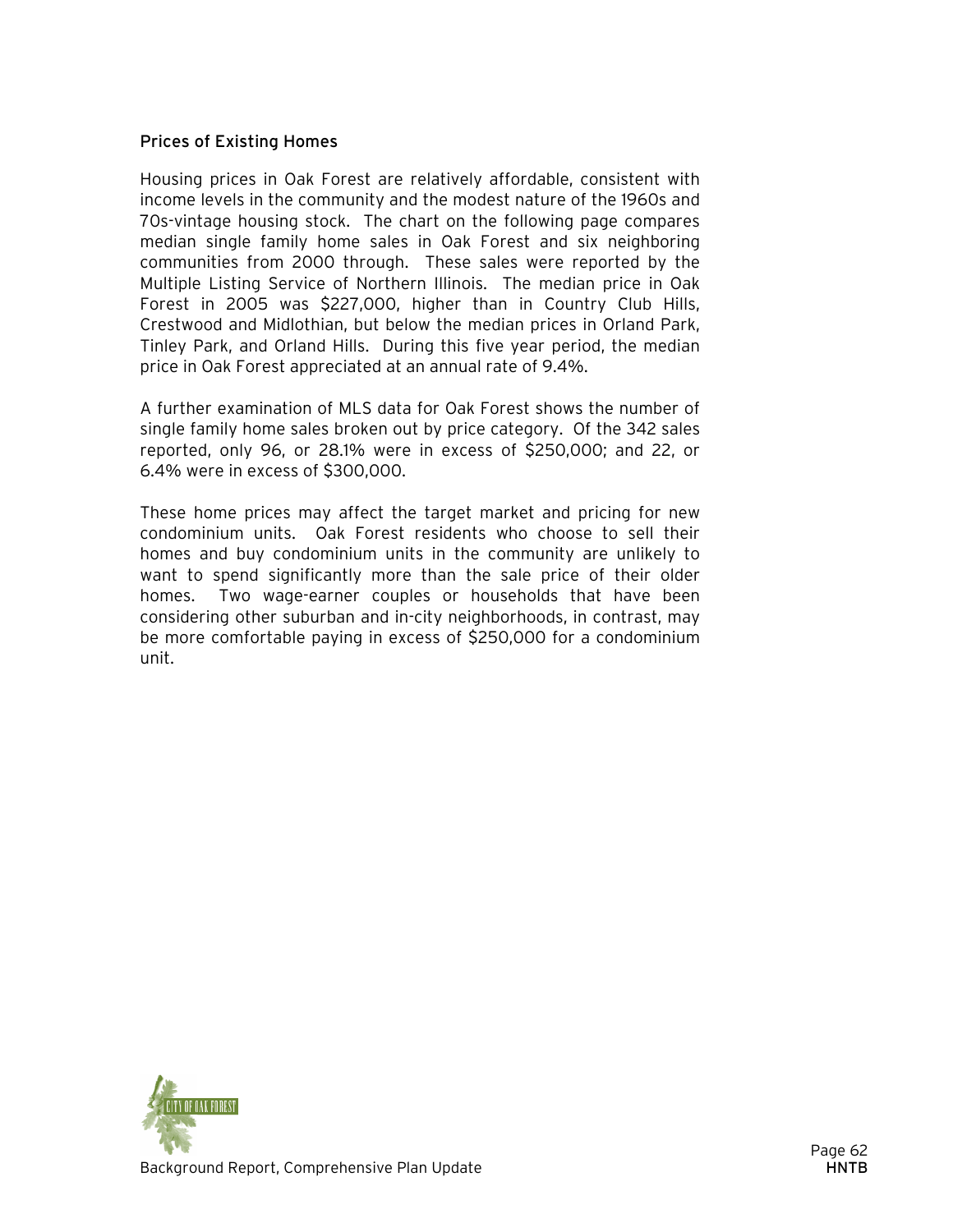![](_page_22_Figure_0.jpeg)

**Figure 16: Median Sale Prices for Detached Single Family Homes: 2000 - 2006**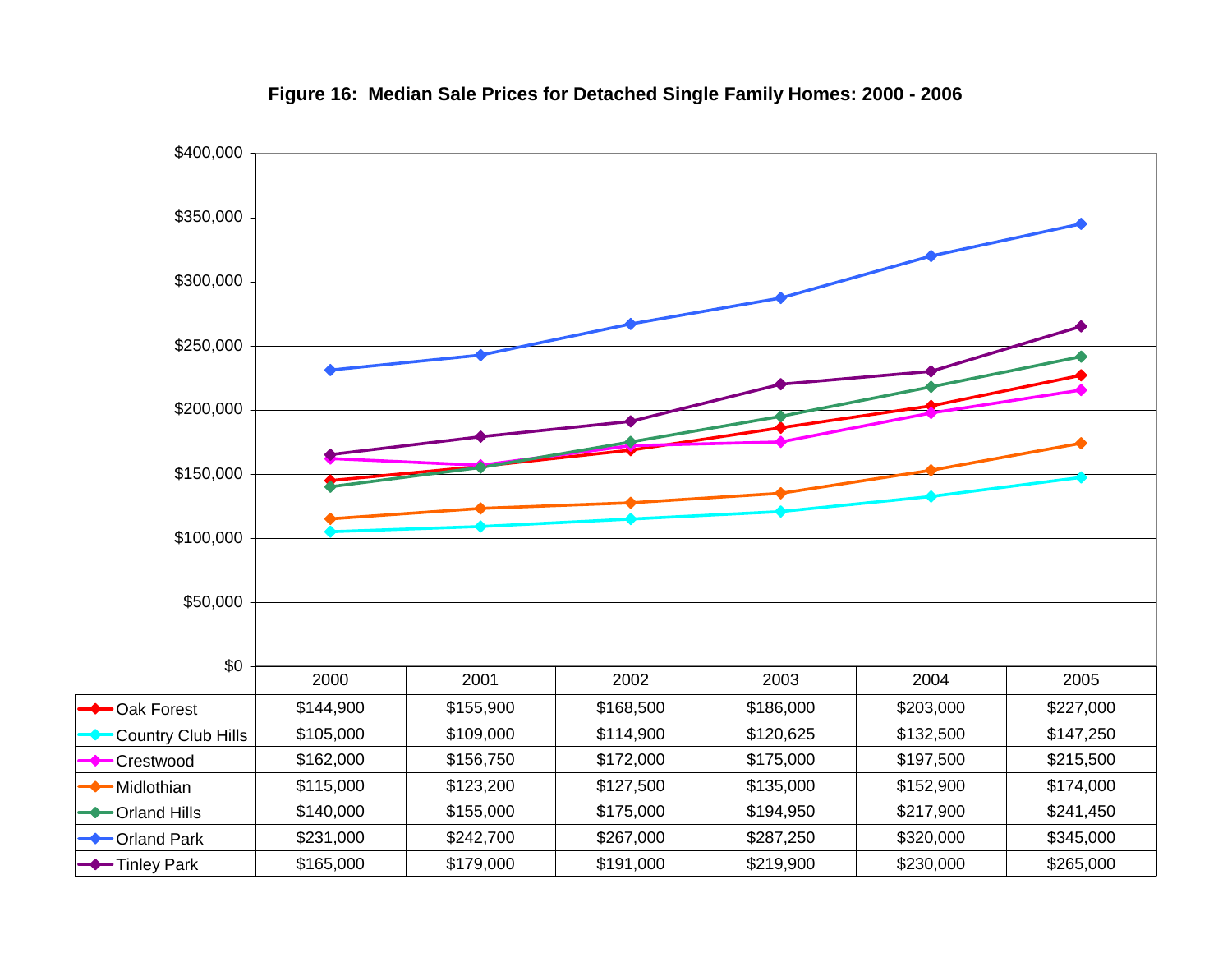![](_page_23_Figure_0.jpeg)

Source: Multiple Listing Service of Northern Illinois

#### New Multifamily Developments

Forest Trails is the largest new condominium development in Oak Forest. Located at 15100 S. Oak Park Avenue, Forest Trails consists of eight mid-rise condominium buildings with a planned total of 133 units. The marketing for its initial phase began in 2003 with occupancy beginning in early 2004. Forest Trails is currently building the final phase of development. One-bedroom units are 1,100 square feet and range in price from \$205,000 to \$215,000. Two-bedroom units, which are 1,350 square feet, begin at \$215,000 and go as high as \$260,000.

The project, developed by the McCarthy Building Company, offers views of the forest preserve and easy access to its trails. The majority of buyers for this project moved from the South Suburbs or the Southwest Side of Chicago, and include a mix of young singles, young families and

![](_page_23_Picture_5.jpeg)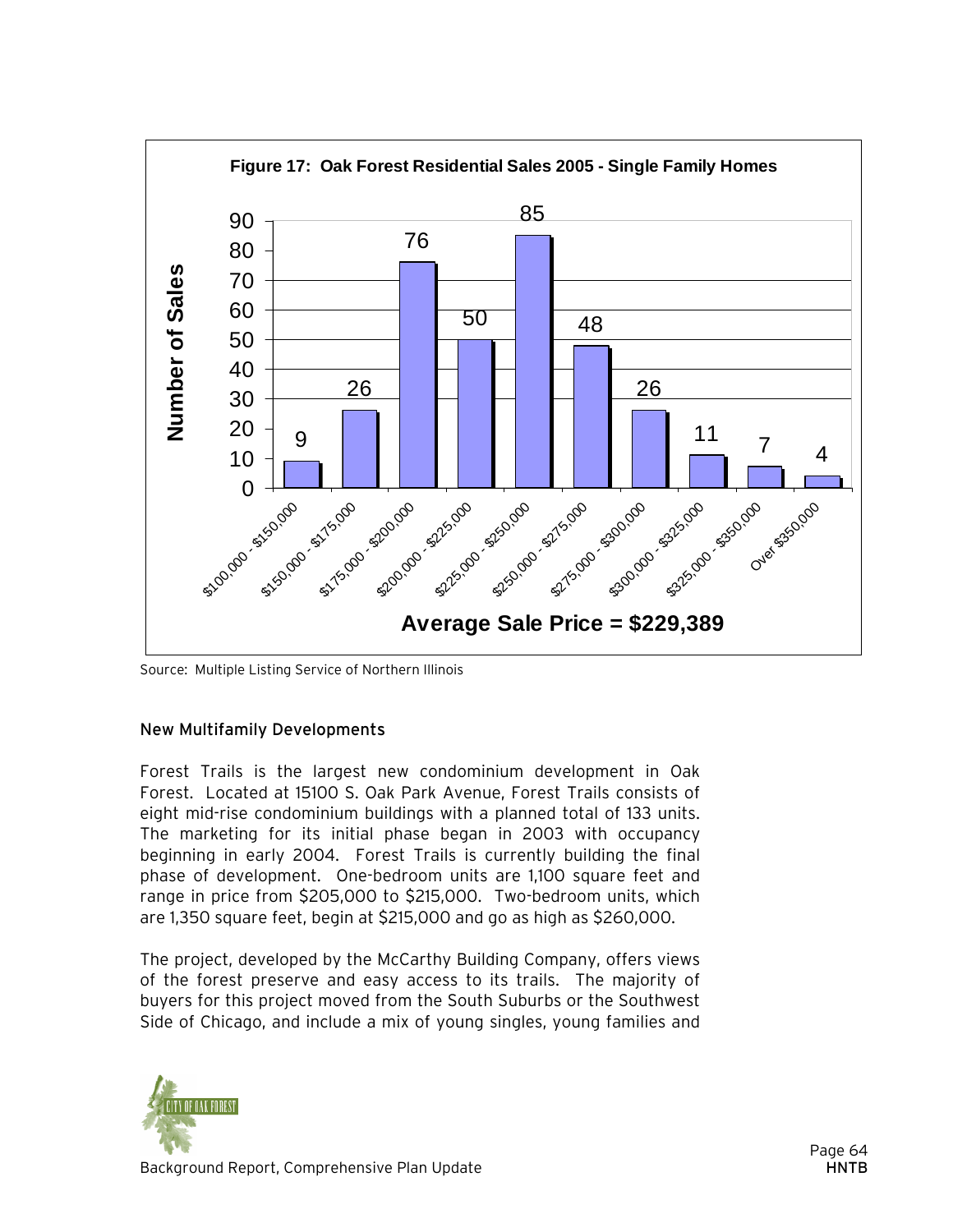older residents. Parking for residents is located in ground floor garages and additional spaces can be purchased in detached garages.

Additional information on Forest Trails, as well as three new condominium developments in neighboring Tinley Park, is included in Appendix G.

#### New Construction Permits

Over the past ten years, Oak Forest has permitted a total of 1,000 units. A total of 563 have been for single-family homes and 390 have been in buildings with five or more units. Most of these multifamily buildings are relatively small in size (fewer than 50 units) and were constructed by local builders.

| TABLE 15: OAK FOREST RESIDENTIAL BUILDING PERMITS |               |              |                 |       |
|---------------------------------------------------|---------------|--------------|-----------------|-------|
|                                                   |               |              |                 |       |
| Year                                              | Single-Family | 2 to 4 units | 5 or More Units | Total |
| 1996                                              | 87            | 0            | 12              | 99    |
| 1997                                              | 64            | 0            | 24              | 88    |
| 1998                                              | 57            | 8            | 24              | 89    |
| 1999                                              | 89            | 0            | 42              | 131   |
| 2000                                              | 51            | O            | 24              | 75    |
| 2001                                              | 62            | 0            | 25              | 87    |
| 2002                                              | 60            | O            | 38              | 98    |
| 2003                                              | 29            | 12           | 38              | 79    |
| 2004                                              | 31            | 27           | 73              | 131   |
| 2005                                              | 20            | O            | 38              | 58    |
| 2006                                              | 13            | 0            | 52              | 65    |
|                                                   |               |              |                 |       |
| Total                                             | 563           | 47           | 390             | 1,000 |
| Ann. Average 1996-                                |               |              |                 |       |
| 2006                                              | 51.2          | 4.3          | 35.5            | 90.9  |
|                                                   |               |              |                 |       |
| Source: U.S. Census                               |               |              |                 |       |

![](_page_24_Picture_5.jpeg)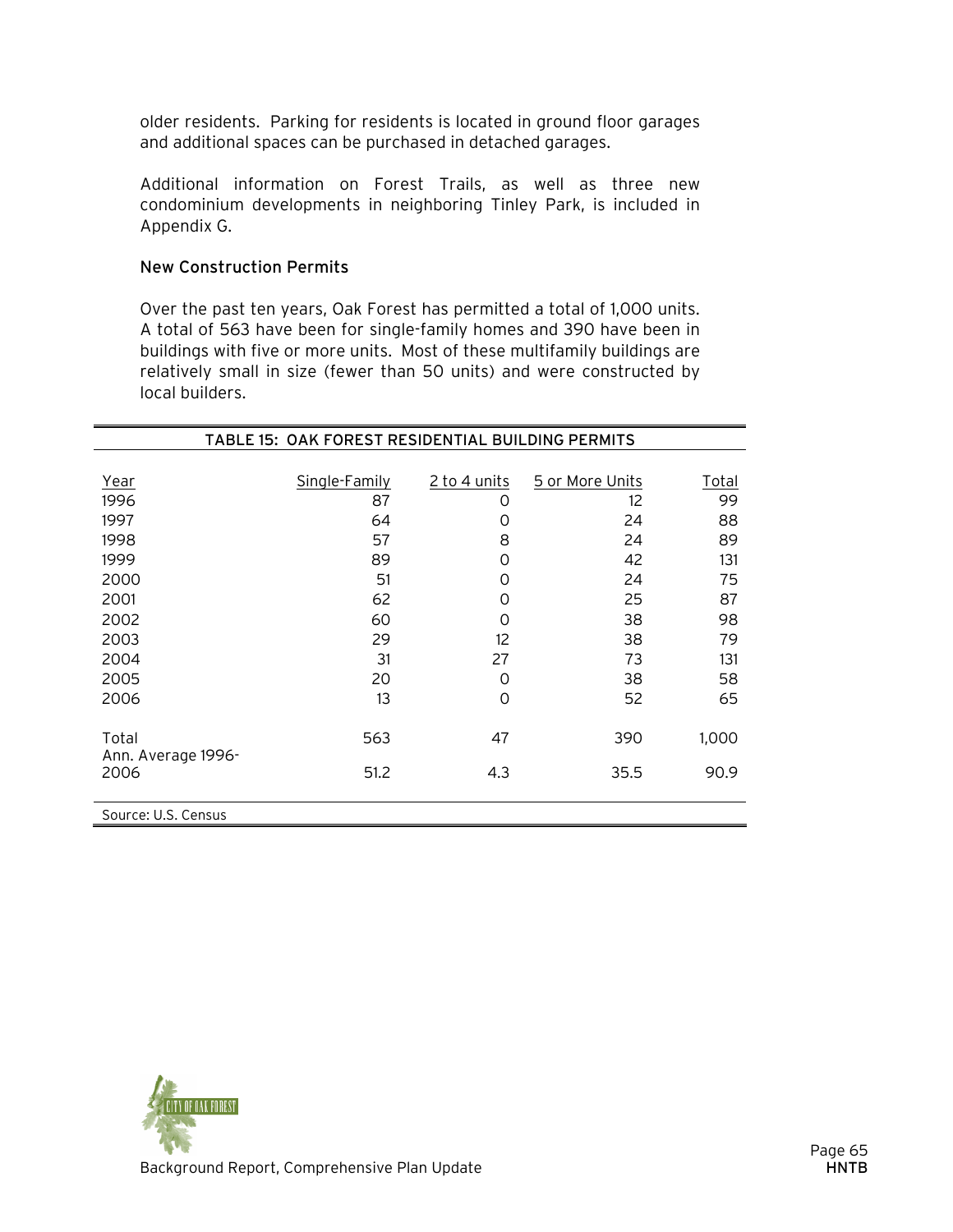#### Proposed Residential Projects

A number of residential projects have been proposed in the City, some of which are still working their way through the approval process. The table below lists six residential projects with a total of 232 units. The largest is the proposed Gateway Corridor Development with 158 units. The remaining projects are smaller condominium and townhouse developments.

| T IN VIDED IN EUIDEN HAE DEVELUI MENTU HI VAN TUNEUT |                                                     |                    |              |  |
|------------------------------------------------------|-----------------------------------------------------|--------------------|--------------|--|
| Name                                                 | Location                                            | Number of<br>Units | <b>Type</b>  |  |
| Townhouse Development                                | 5250 W 151st Street                                 | 16                 | Townhomes    |  |
| <b>Forest Creek Crossings</b>                        | Kenton & 153rd Street                               | 23                 | Townhomes    |  |
| Townhouse Development                                | 6325 & 6345 W 147th Street                          | 25                 | Townhomes    |  |
| Oak Creek Condominiums<br>Gateway Corridor           | 15524-26 Cicero Avenue<br>NWC Cicero Avenue & 159th | 8                  | Condominiums |  |
| Development                                          | Street                                              | 158                | Condominiums |  |
| Beggar's Pizza                                       | 156 <sup>th</sup> and Cicero Avenue                 | $\overline{2}$     | Apartments   |  |
| Total                                                |                                                     | 232                |              |  |
|                                                      |                                                     |                    |              |  |
| Source: City of Oak Forest                           |                                                     |                    |              |  |

#### TABLE 16: PROPOSED RESIDENTIAL DEVELOPMENTS IN OAK FOREST

#### Demand for New Multifamily Housing

Demand for rental apartments, for-sale condominiums and townhomes typically comes from the following types of households:

- Younger working households, most of which have no children living at home. The predominant age for these younger buyers is 25 to 34. Households in the 35-44 age range are more likely to have children living at home, making them candidates for single family detached homes.
- Households in the 45 to 64 age categories may be interested in downsizing. For some of them, selling their homes and moving to new condominiums may be an attractive option
- Senior households 65 and older might be interested in apartment or condominium living. Currently, Oak Forest has two age-restricted senior housing developments. Twin Pines Senior Living is located at 16138 Cicero Avenue and offers 15 onebedroom apartments. Alden's Oak Forest Horizon Senior Living Community opened in February of 2004. The 85-unit, five-story

![](_page_25_Picture_9.jpeg)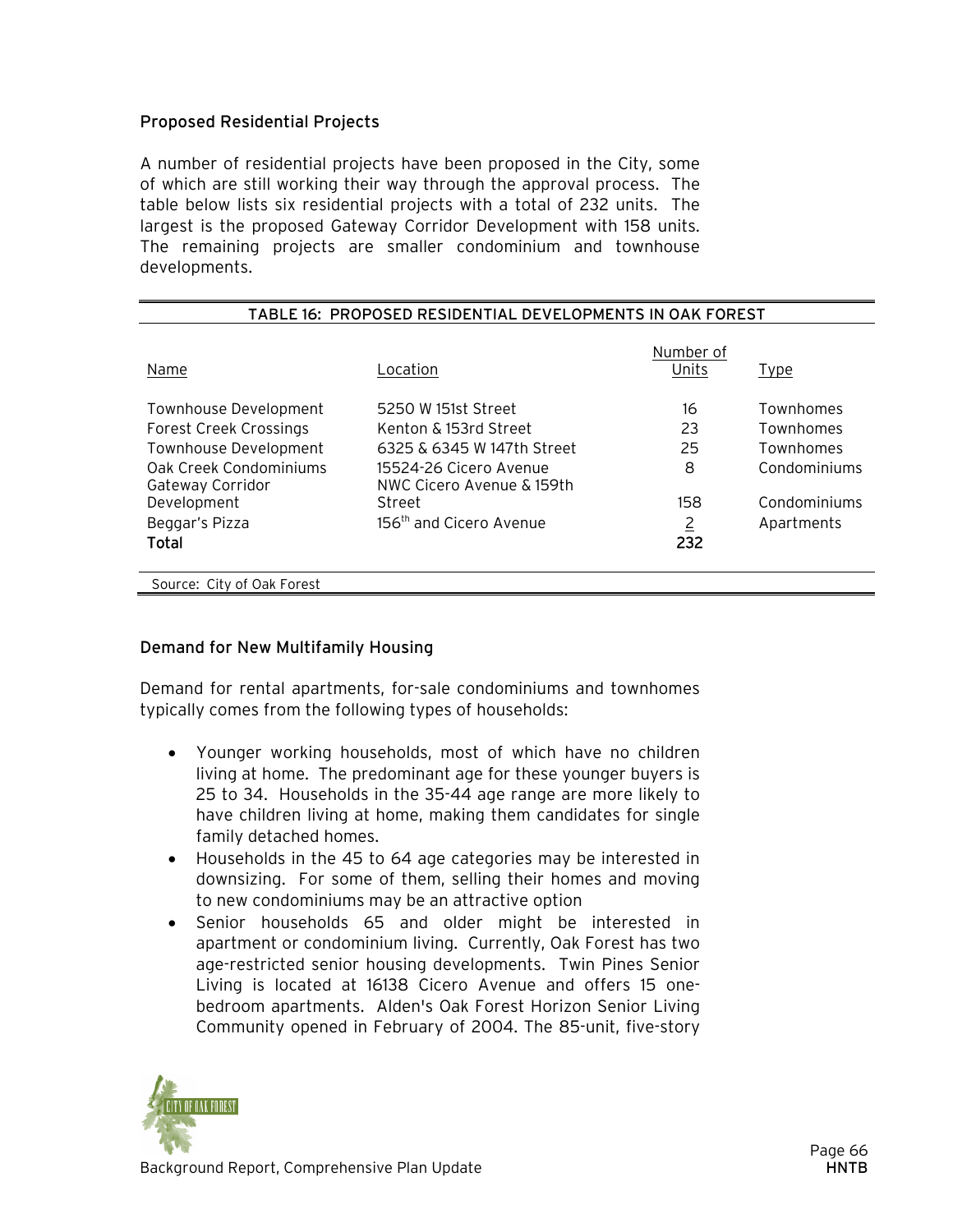building at 14904 S. Cicero Ave. has one- and two-bedroom apartments with rents ranging from \$490 to \$825 per month.

Metropolis 2020, working with the South Suburban Mayors and Managers Association, is undertaking a study to assess current and future housing needs in the City of Oak Forest. Their preliminary analysis, summarized in Figure 18, suggests a number of important findings:

- There appears to be pent-up demand for units in the most affordable categories as well as for higher-end rental and owner units. On the rental side, the study calculates a current need for 860 units with monthly rents in excess of \$910.
- On the ownership side, the study found pent-up demand for 2,112 units priced in excess of \$212,500.
- Future demand for higher-priced housing will increase through 2030 as the population grows.

#### Residential Development Opportunities

Oak Forest is a predominantly single-family residential community. Continued improvements to the existing housing stock will benefit current homeowners and help attract new households.

Within the business districts and areas that are zoned for multifamily, a number of new development opportunities will present themselves:

- The residential portion of the Gateway development at 159<sup>th</sup> and Cicero will include a total of 158 condominium units. The target market will be one and two-person working households, most of whom will be aged 25 to 43. To afford these new units, most buyers will have incomes above \$75,000.
- Additional multifamily units would be appropriate along 159<sup>th</sup> and Cicero, perhaps in mixed-use buildings with ground floor retail.
- An additional age-restricted senior development would also be appropriate in this community. Twin Pines Senior Living and Alden's Horizon Senior Living, which collectively offer 100 units, are the only such development currently in Oak Forest. Both developments are fully occupied.
- Attached townhomes can serve as a useful buffer between single-family neighborhoods and commercial development, while providing more variety in the housing stock. Urban-style townhomes with attached, rear-loaded garages would be appropriate along the commercial corridors.

![](_page_26_Picture_12.jpeg)